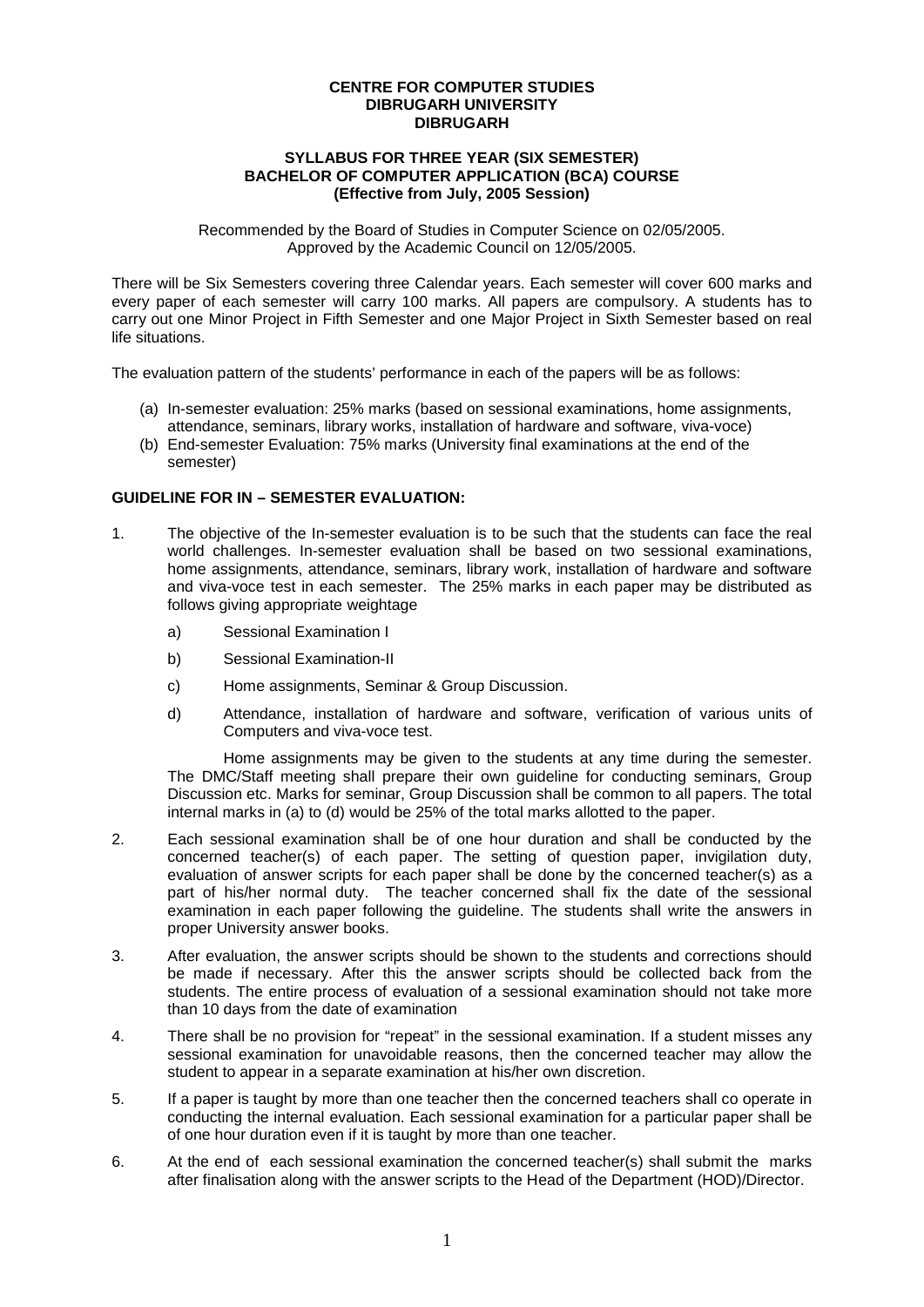- 7. The teacher in-charge shall notify dates for seminar, Group Discussion and shall keep a record of marks secured by the students and handover the marks to the HOD/Director. All teachers of the Department/Centre are expected to take part in the process.
- 8. The HOD/Director will fix date(s) for viva-voce of students of each semester where all teachers of the Department/Centre shall take part. The date(s) shall be fixed preferably before or immediately after the End semester examination.
- 9. The HOD/Director will place the matter of finalising the In-semester marks in the DMC/staff meeting. The staff meeting/DMC will take necessary steps to finalise, scrutinise, and tabulate the marks in the prescribed format and send them to the Controller of Examinations along with the answer scripts of Sessional Examinations immediately after finalisation as soon as possible.
- 10. Two models for distribution of 25% marks are shown below. The DMC/Staff meeting may decide a suitable model of their own from the following giving appropriate weightage of distribution of marks.

| Model |  |
|-------|--|
|-------|--|

| SI. No. | Name | Average of<br>two<br>Sessional<br>(15) | Attendance<br>(90% and above<br>$=2$ marks<br>80%-90%=1mark)<br>(2) | Home<br>Assignment/<br>Seminar/Group<br><b>Discussion</b><br>(5) | Viva-voce<br>(3) | Total<br>(25) |
|---------|------|----------------------------------------|---------------------------------------------------------------------|------------------------------------------------------------------|------------------|---------------|
|         |      |                                        |                                                                     |                                                                  |                  |               |

#### **Model – II**

| SI. No. | Name | Average of<br>two<br>sesssional<br>(14) | Attendance<br>(90% and above<br>$=2$ marks<br>$80% -$<br>90%=1mark)<br>(2) | Home<br>Assignment/<br>Group<br>Discussion<br>(3) | Installation<br>οt<br>Software/<br>Hardware<br>(3) | Viva-<br>voce<br>(3) | Total<br>(25) |
|---------|------|-----------------------------------------|----------------------------------------------------------------------------|---------------------------------------------------|----------------------------------------------------|----------------------|---------------|
|         |      |                                         |                                                                            |                                                   |                                                    |                      |               |

11. The seminar and viva-voce in fifth and sixth semester may be on the project.

#### **GUIDELINE FOR END –SEMESTER EVALUATION:**

- 1 End-semester evaluation shall be through a final examination at the end of each semester. The DMC/Staff committee of the Centre for Computer Studies, Dibrugarh University shall meet in the months of October and April to decide the dates of the odd and even endsemester examinations respectively in consultation with the Controller of Examinations. The Controller of Examination shall then make necessary arrangements for notifying the dates of the End Semester Examinations and other procedures as per Dibrugarh University Rules (at least 20 days in advance).
- 2 Each paper shall have 75% of the total marks for evaluation. The end semester examination for each paper shall be of three hours. Out of total marks of each paper, 10% marks shall be of objective type, 20% marks shall be of short answer type and 70% marks shall be of long answer type.
- 3 Setting of question papers, moderation of question papers, evaluation of answer scripts, scrutiny, tabulation of marks, etc. and announcement of results, shall be governed by the Dibrugarh University Examination Ordinance 1972 (as amended up to date).
- 4 The Registrar or his authorised officer shall maintain the performance record of each student. This shall be the official record of the University.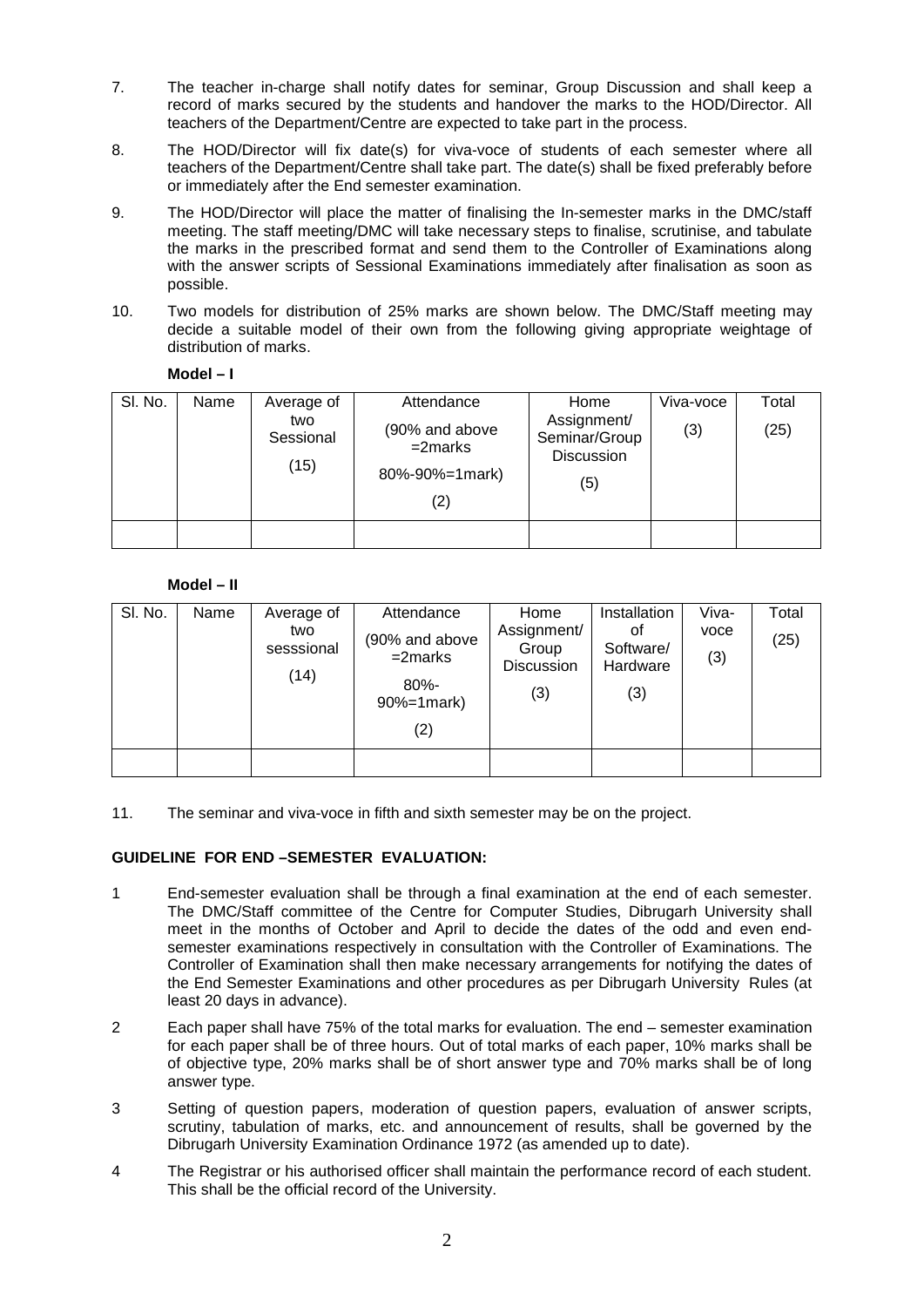### **Course Structure**

### **FIRST SEMESTER**

- Paper 1.1 COMPUTER FUNDAMENTALS
- Paper 1.2 MATHEMATICS I
- Paper 1.3 COMMUNICATIVE ENGLISH
- Paper 1.4 DIGITAL DESIGN
- Paper 1.5 PERSONALITY DEVELOPMENT
- Paper 1.6 LABORATORY (PROGRAMMING IN C, FUNDAMENTAL OF COMPUTERS)

### **SECOND SEMESTER**

- Paper 2.1 MATHEMATICS II
- Paper 2.2 DISCRETE STRUCTURES
- Paper 2.3 DATA STRUCTURE
- Paper 2.4 ACCOUNTING AND FINANCIAL MANAGEMENT
- Paper 2.5 COMPUTER ARCHITECTURE AND ORGANIZATION
- Paper 2.6 LABORATORY (DATA STRUCTURE IN C, C++, TALLY)

### **THIRD SEMESTER**

- Paper 3.1 MATHEMATICS III
- Paper 3.2 THEORY OF COMPUTING
- Paper 3.3 INTERNET AND WEB PROGRAMMING
- Paper 3.4 COMPUTER GRAPHICS
- Paper 3.5 DESIGN AND ANALYSIS OF ALGORITHMS
- Paper 3.6 LABORATORY (INTERNET, COMPUTER GRAPHICS)

### **FOURTH SEMESTER**

- Paper 4.1 NUMERICAL ANALYSIS AND SCIENTIFIC COMPUTING
- Paper 4.2 DATABASE MANAGEMENT SYSTEM
- Paper 4.3 OPERATING SYSTEMS
- Paper 4.4 PROGRAMMING PARADIGMS
- Paper 4.5 ENVIRONMENTAL STUDIES
- Paper 4.6 LABORATORY (FORTRAN, DBMS, OPERATING SYSTEMS)

### **FIFTH SEMESTER**

- Paper 5.1 DATA COMMUNICATION AND COMPUTER NETWORKS
- Paper 5.2 OPERATION RESEARCH
- Paper 5.3 SOFTWARE ENGINEERING
- Paper 5.4 MINOR PROJECT
- Paper 5.5 LABORATORY (NETWORKING AND SOFTWARE ENGINEERING)

### **SIXTH SEMESTER**

- Paper 6.1 ETHICS IN INFORMATION TECHNOLOGY
- Paper 6.2 SYSTEM SOFTWARE
- Paper 6.3 MAJOR PROJECT
- Paper 6.4 LABORATORY (SYSTEM SOFTWARE)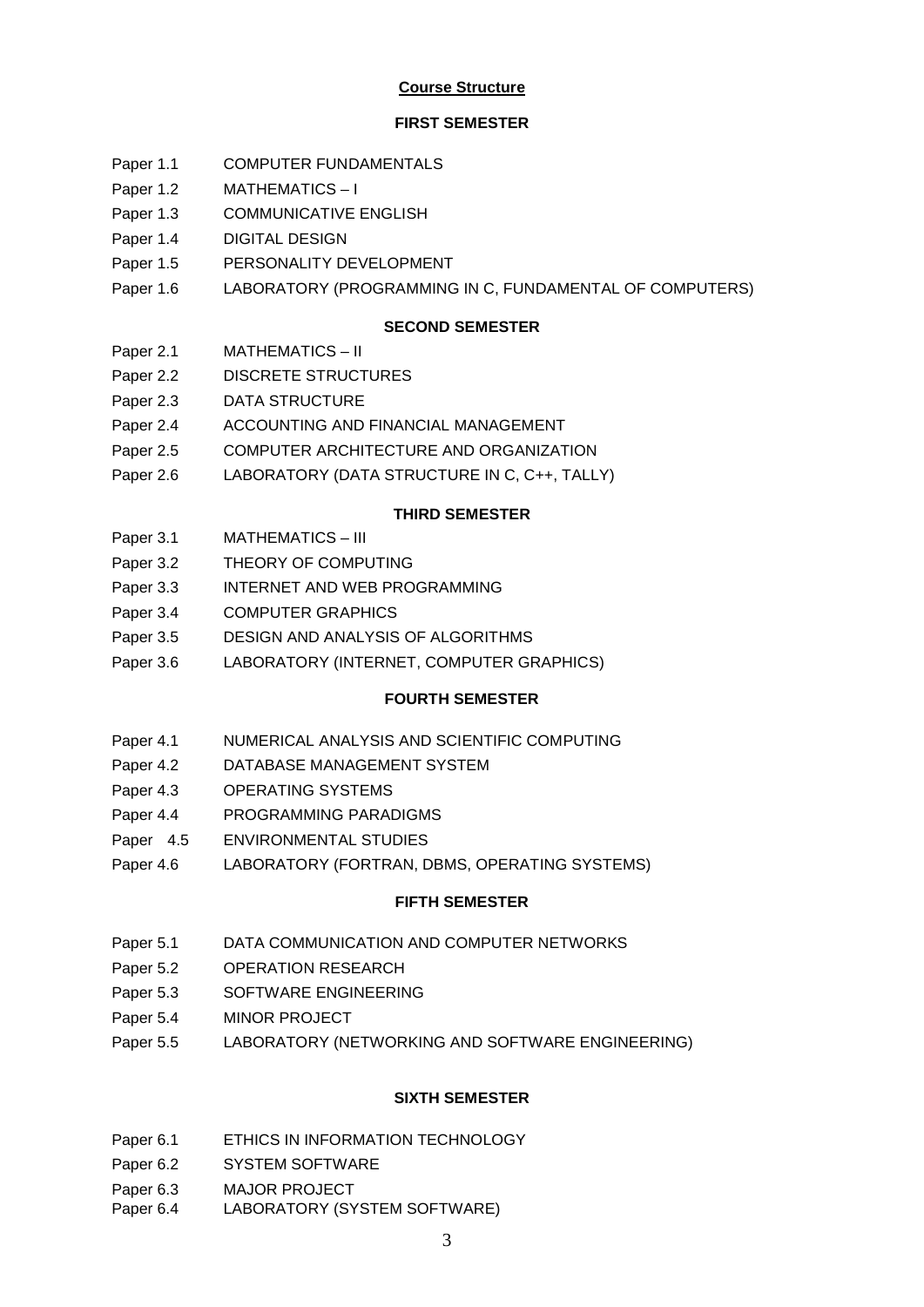### **Bachelor of Computer Application ( B. C. A.) Course**

| Pape | Subject                                                                 | Theory<br>(working | Programmin<br>Lab<br>g | Duration of<br>university | <b>Maximum Marks</b> |          |
|------|-------------------------------------------------------------------------|--------------------|------------------------|---------------------------|----------------------|----------|
| No.  |                                                                         | hours/             | (working               | exams                     | End                  | In.      |
|      |                                                                         | week)              | hours/week)            | (hours)                   | semester             | semester |
| 1.1  | <b>COMPUTER</b><br><b>FUNDAMENTALS</b>                                  | 3                  | $\sim$ $\sim$          | 3                         | 75                   | 25       |
| 1.2  | <b>MATHEMATICS-I</b>                                                    | 3                  | $\tilde{}$             | 3                         | 75                   | 25       |
| 1.3  | <b>COMMUNICATIVE</b><br><b>ENGLISH</b>                                  | 3                  | $\sim$                 | 3                         | 75                   | 25       |
| 1.4  | <b>DIGITAL DESIGN</b>                                                   | 3                  | $\sim$ $\sim$          | 3                         | 75                   | 25       |
| 1.5  | <b>PERSONALITY</b><br><b>DEVELOPMENT</b>                                | 3                  | $\sim$                 | 3                         | 75                   | 25       |
| 1.6  | <b>LABORATORY</b><br>(COMPUTER<br>FUNDAMENTALS,<br>PROGRAMMING IN<br>C) | $\sim$             | 6                      | 3                         | 75                   | 25       |

#### **FIRST SEMESTER**

#### **TOTAL MARKS: 600**

#### **PAPER –1.1 COMPUTER FUNDAMENTALS**

#### Unit 1: Introduction to computer and information technology **Marks: 20**

 Brief history of development of computers, computer system concepts, capabilities and limitations, types of computers: Analog, Digital, Hybrid, general, special purpose, Micro, mini, mainframe super computers, generations of computers, personal computers, types of personal computers – Laptop, Palmtop etc.

### Unit 2: Computer organisation and working: Marks: 15

Basic components of computer system, Input devices, output devices, storage devices.

#### **Unit 3: Computer software: Marks: 20**

 Need of software, types of software, system software and application software, programming languages, machine, assembly, high level, 4GL, their merits and demerits. Application software-word processing, spread sheet, presentation graphics, database management software

Introduction to Computer virus, Introduction to Operating Systems (Disk operating system, windows, Linux, Unix etc. )

#### **BOOKS:**

- 1. *Introduction of Computer Sc*. ITL ESL Pearson Education India
- 2. Rajaraman, V.; *Computer Fundamentals*,

### **Unit 4: Marks: 20**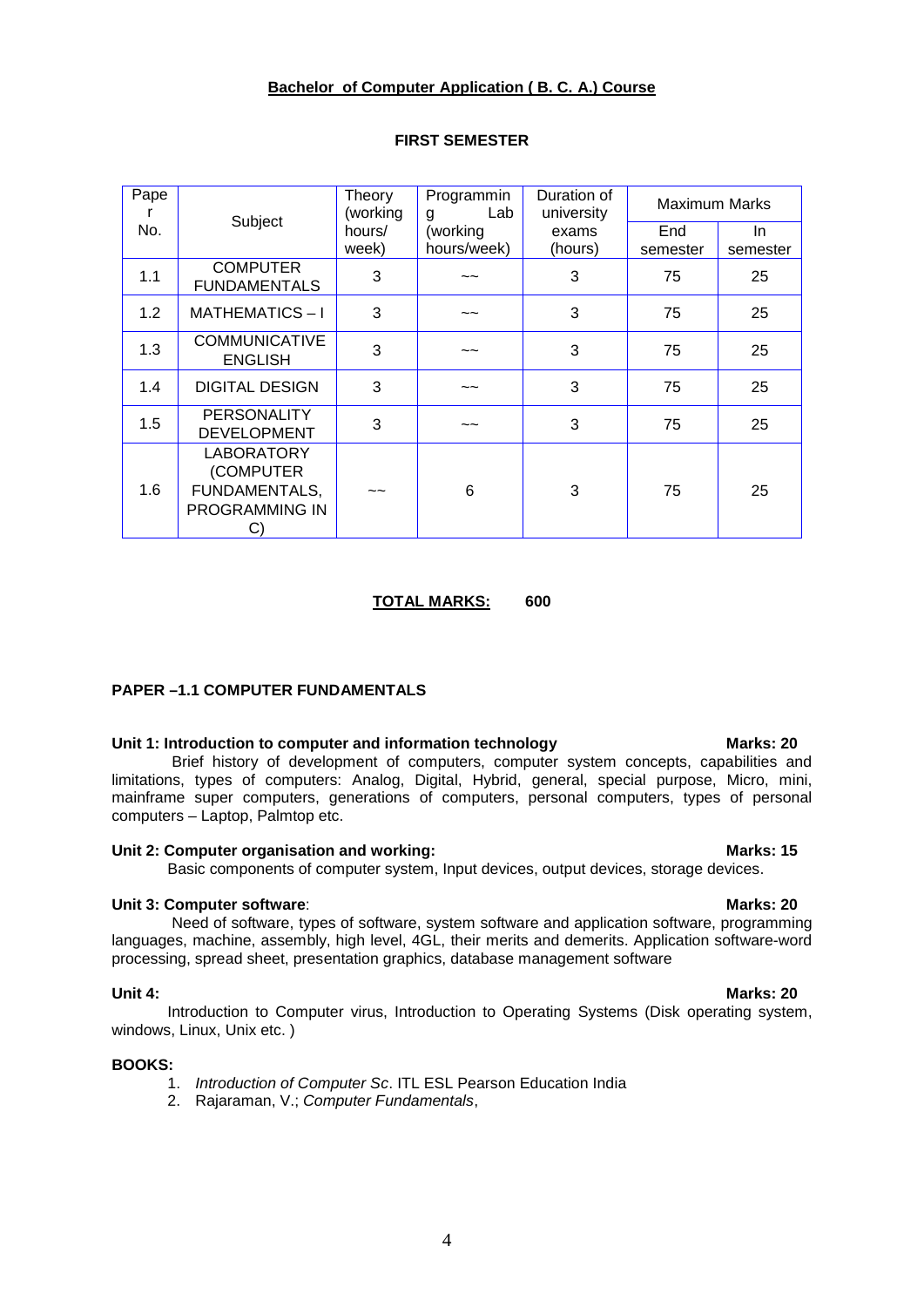### **PAPER –1.2 MATHEMATICS – I**

#### **Unit I - Mathematical Logic:** Mathematical Computer of Marks: 10

Prepositional logic – syntax, semantics, laws of deduction, normal forms, resolution, theorem proving; First order logic – universal and existential quantifiers, syntax, terms of predicate

#### **Unit II - Combinatorics: Marks: 10**

Permutations; Combinations; Counting; Summation

**Unit III - Discrete Structures: Marks: 10**

Sets; Cartesian product, relations – their types; Functions; Partial orders; Lattices, **Unit IV - Mathematical Statistics:** Marks: 15

Collection of data, frequency distribution, measures of central tendency and dispersion; Probability – concepts, Baye's Theorem; Concepts on Discrete and Continuous random variables and distributions – binomial, Poisson and normal distributions

#### **Unit V - Complex Numbers:** Marks: 10 **Marks: 10**

Complex number as an ordered pair, operations on complex numbers, DeMoivre's Theorem, roots of complex numbers

### **Unit VI - Matrix Algebra: Marks: 20**

Elementary concepts, matrix operations, rank and inverse of a matrix, solution of algebraic equations – consistency conditions; Determinants and their properties

#### **BOOKS:**

- 1. *Discrete Mathematical Structure;* Trembly, Manohar, TMH
- 2. *Engineering Mathematics*; H.K. Dass, S.Chand
- 3. *Higher Algebra(Classical)*; S.K.Mapa, Asoke Prakashan
- 4. *Fundamental of Mathematical Statistics*; Gupta & Kapoor, S.Chand

#### **PAPER –1.3 COMMUNICATIVE ENGLISH**

**Unit I: Marks: 15 General Introduction:** Importance of English its Position, Communicating in English: Difference between the spoken and the written form, How to start dealing with hesitation and shyness.

#### **Pronunciation:**

English vowels and consonants (RP), Getting to know the IPA, Words generally mispronounced-she, see, seat, cheat, etc, Difference between spelling and pronunciation, Choice of a proper model, Practical exercises.

#### **Unit II: Grammar:** Marks: 9 **Marks: 9 Marks: 9**

Determiners, Tense, Use of prepositions, Common errors, Practical exercises

#### Unit III: Modes of Communication: **Marks: 13** Marks: 13

Request, Command, Permission, Wish, Practical exercises

accuracy, appropriateness, Planning, Turn taking, Practical exercises.

#### **Unit IV: Conversation: Marks: 13**

Unit V: Situational Conversation: **Marks: 13** Facing an interview board, Telephone talk, Wishes etc., Conversation with elders, friends, strangers etc., Terms related to different professions (Banking, Travel agency, Business etc.), Public speaking (Addressing a meeting; Debate; Group Discussion etc.), Practical exercises.

### **Unit VI: Features of Good Writing: Marks: 9**

Writing reports, Writing letters for business and office use, Writing complaints, Placing orders

Starting a conversation, Things to be kept in mind while engaging in conversation-fluency,

#### **BOOKS:**

1. Bansal, R.K. and J.B. Harrison. *Spoken English for India*. Orient Longman.

- 2. Hornby, A.S. *Advance Learner's Dictionary of Current English.* OUP
- 3. Thorat, Ashok et al. *Enriching Your Competence in English*. Orient Longman
- 4. Singh, Vandana. *The Written Word*. Oxford.
- 5. Forum for English Studies. *Twentieth Century Prose*. Oxford
- 6. Bhatia, Pravin S. R. & Sheikh, A.M.; *Professional Communication Skills*, S. Chand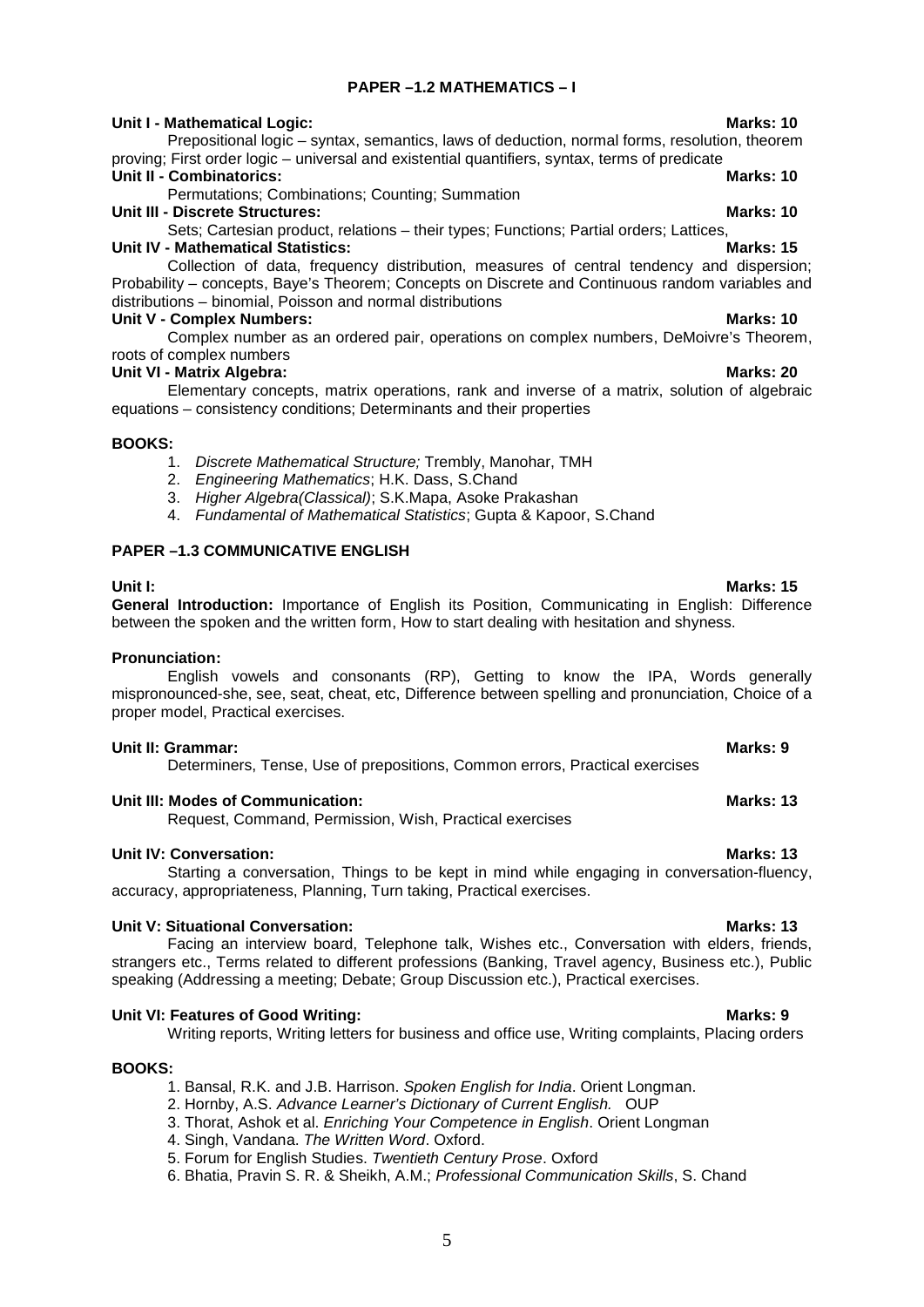### **PAPER –1.4 DIGITAL DESIGN**

#### **Unit I: Representation of information: Marks: 20**

**Number system:** binary, octal and hexadecimal; positive and negative numbers, fixed and floating point

**Arithmetic operations:** addition subtraction, multiplication and division of numbers

**Character codes:** ASCII, codes for error detection and correction, concept of hamming distance

#### **Unit II: Logic Design: Marks: 20**

Boolean algebra & Switching function. Minimisation and realisation using logic gates.

#### **Unit III: Marks: 15**

Multiplexers , decoders, encoders.

#### **Unit IV: Sequential circuits: Marks: 20**

flip flops, registers, and counters.

#### **BOOKS**:

- 1. Moris Mano, *Digital Design, 2/e*, PHI 1995.
- 2. Kohavi, Z., *Switching Finite automata theory, 2/e* Tata McGraw Hill, 1995.
- 3. Malvino, A. P. and Leach, D. K., *Digital principles and applications*, McGraw Hill.

#### **PAPER –1.5 PERSONALITY DEVELOPMENT**

#### **Unit –I: Personality Meaning: Marks: 15 Marks: 15**

Personality determinants, personality traits, theory of personality, development of personality from infancy to maturity, emotions and personality

#### **Unit –II: Attitude: Marks: 15**

#### Concepts of attitude, formation of attitude, types of attitude, change of attitude values: Concepts of values types of values and behaviour habits learning and unlearning of habits.

#### **Unit –III: Motivation: Marks: 15**

Meaning of motivation, nature of motivation, need of motivation personality development selfdevelopment steps of personality developments.

#### **Unit –IV: Communication: Marks: 15**

Meaning of communication, communication process communication barriers

#### **Unit –V: Marks: 15**

Oral communication steps to effective communication, written communication weakness in written communication preparing presentation, how to write curriculum vitae.

#### **BOOKS:**

1. Mohan, Krishna & Banerjee, Meera, *Developing Communication Skills*, McMillan India Ltd.

#### **Paper –1.6 LABORATORY BASED ON FUNDAMENTAL OF COMPUTERS, PROGRAMMING IN C**

### **Unit I: Practical on Paper 1.1** Marks: 15

#### **Unit II: Programming in C Marks: 60**

From fundamental to Pointer, Array, Structure, Union, Data structure, File Handling

#### **BOOKS:**

- 1. Kanetkar, Y., *Let Us C*, BPB
- 2. Gottfried, B. S., *Programming in C*, Tata McGraw Hill
- 3. Balaguruswamy, E.; *Programming in ANSI C*, Tata McGraw Hill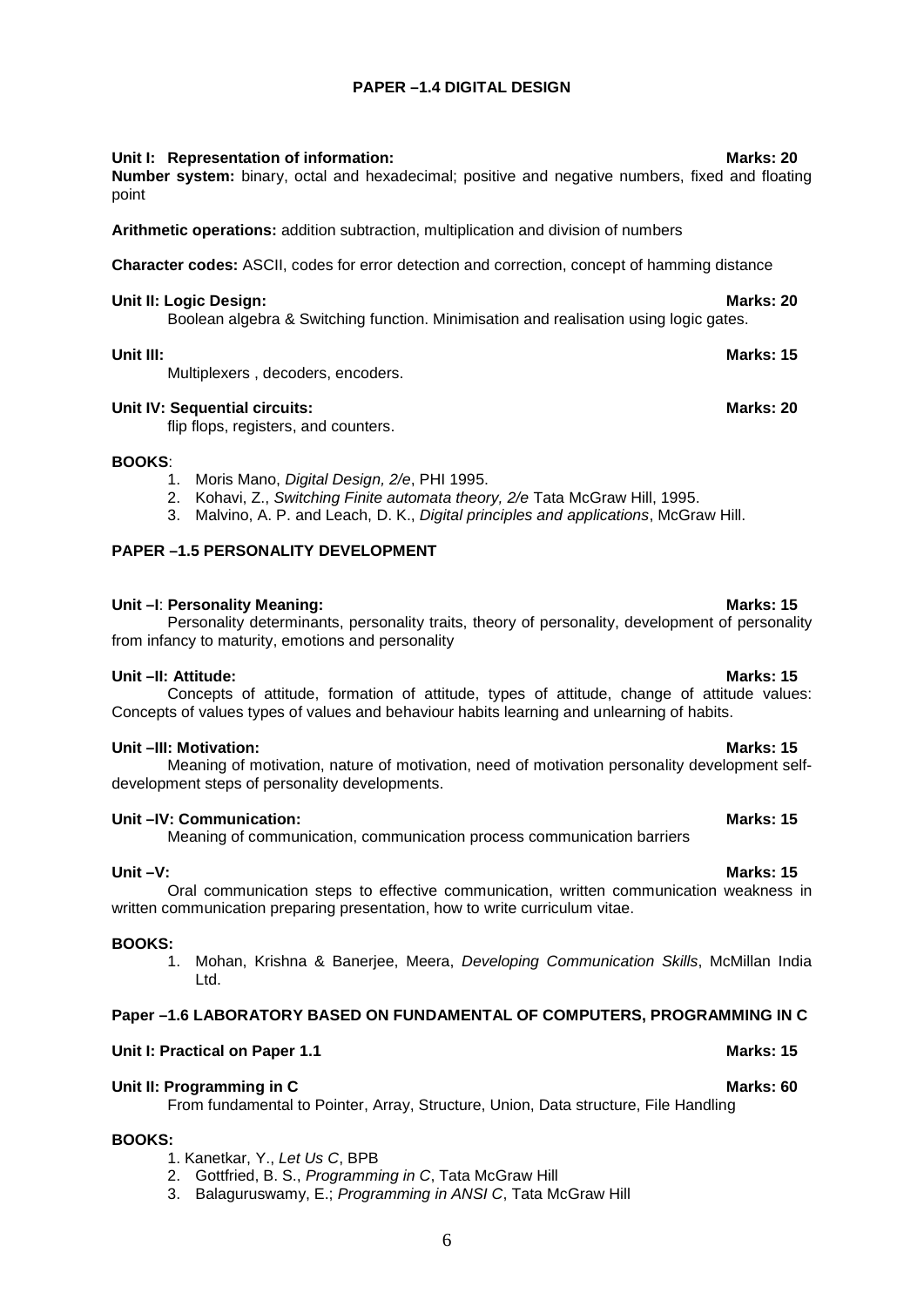| Paper |                                                                       | Theory<br>(working | Programmin<br>Lab<br>g    | Duration of<br>university | Maximum Marks   |                |
|-------|-----------------------------------------------------------------------|--------------------|---------------------------|---------------------------|-----------------|----------------|
| No.   | Subject                                                               | hours/<br>week)    | (working<br>hours/week)   | exams<br>(hours)          | End<br>semester | In<br>semester |
| 2.1   | MATHEMATICS-<br>Ш                                                     | 3                  | ~~                        | 3                         | 75              | 25             |
| 2.2   | <b>DISCRETE</b><br><b>STRUCTURE</b>                                   | 3                  | $\widetilde{\phantom{a}}$ | 3                         | 75              | 25             |
| 2.3   | <b>DATA</b><br><b>STRUCTURE</b>                                       | 3                  | ~~                        | 3                         | 75              | 25             |
| 2.4   | <b>ACCOUNTING</b><br><b>AND FINANCIAL</b><br><b>MANAGEMENT</b>        | 3                  | ~~                        | 3                         | 75              | 25             |
| 2.5   | <b>COMPUTER</b><br><b>ARCHITECTURE</b><br>AND<br><b>ORGANISATION</b>  | 3                  | ~~                        | 3                         | 75              | 25             |
| 2.6   | <b>LABORATORY</b><br>(DATA<br><b>STRUCTURE IN</b><br>$C, C++, TALLY)$ | $\sim$ $\sim$      | 10                        | 3                         | 75              | 25             |

#### **TOTAL MARKS: 600**

### **PAPER – 2.1 MATHEMATICS – II**

#### **Unit I - Differential Calculus: We are also assigned to the contract of the Marks: 30**

Limits, continuity and differentiability, differentiation, Rolle's Theorem, MVTs, Taylor's and Maclaurin's theorems with remainders, indeterminate forms, partial derivatives and differentials, Euler's theorem on homogeneous functions, maxima and minima of single and multiple variables – Lagrange's multiplier

#### **Unit II - Integral Calculus: Marks: 25**

Indefinite integral, elementary methods of integration, definite integrals – reduction formulae, application of integral calculus – length, area, volume. Idea of multiple integrals

#### **Unit III - Differential Equations: Marks: 20**

Ordinary differential equations of the first order, exactness and integrating factors, variation of parameters, solutions of homogeneous equations,

#### **BOOKS:**

- 1. *Engineering Mathematics*; H.K. Dass, S.Chand
- 2. *Advance Engineering mathematics*; E. Kreyszig Wiley Eastern.
- 3. *Differential Equation*; Piaggio
- 4. *Mathematical Analysis*; .C. Malik, Savita Arora

7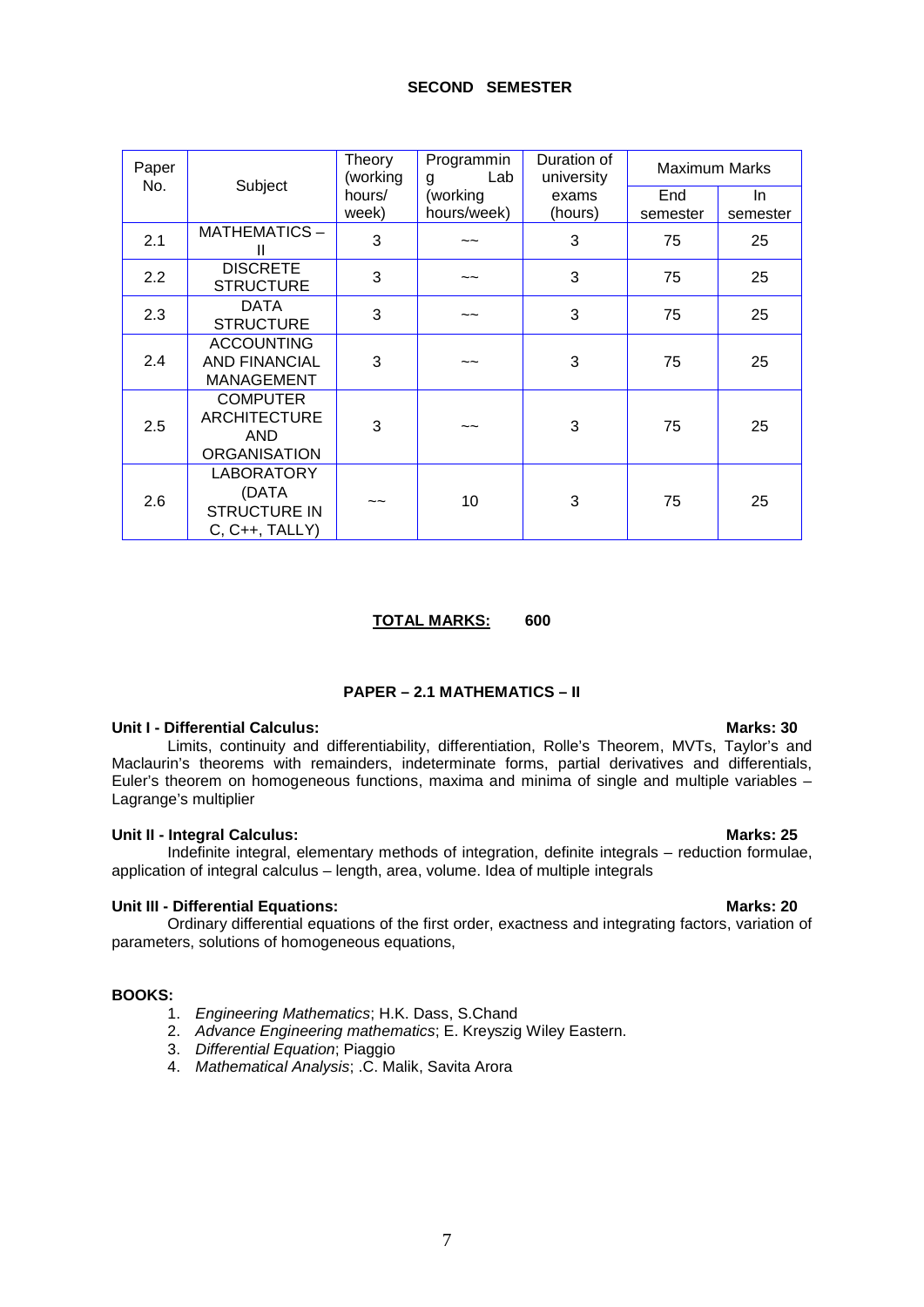### **PAPER –2.2 DISCRETE STRUCTURES**

### **Unit I - Algebraic Structures: Marks: 30**

Groups, Rings, Fields - fundamental concepts; Vector spaces – linear dependence of vectors, linear transformations, bilinear forms, eigen values and eigen vectors

#### **Unit II - Graph Theory: Marks: 45**

Basic terminologies, multigraphs and weighted graphs, paths and circuits, shortest paths in weighted graphs, Eulerian paths and circuits, Hamiltonian paths and circuits, planar graphs, trees and rooted trees, spanning trees and cut sets, colouring, covering and partioning, directed graphs, enumeration of graphs, ideas on graph theoretic algorithms and applications

#### **BOOKS:**

- 1. Lipschutz, Seymour; Lipson, Marc, *Discrete Mathematics, Second Edition, Schaum's Outlines*, Tata McGraw-Hill, 2003.
- 2. Deo, Narsingh, *Graph Theory*, Prentice-Hall of India Private Limited.
- 3. Hoffman and Kunz, *Linear Algebra*; Pearson Education(Singapore)
- 4. V.K.Khanna and S.K. Bhambri; *A Course in Abstract Algebra*; Vikas Publishing House

### **PAPER –2.3 DATA STRUCTURE**

**Basic data types:** stack, queues, lists. Recursion

**Basic concepts:** Data structure, algorithms**.**

| Unit II: Trees: | Definition and implementation: binary tree, tree traversal, postfix, prefix notations, Heap                           | <b>Marks: 15</b> |
|-----------------|-----------------------------------------------------------------------------------------------------------------------|------------------|
| Unit III: Sets: | Definition and implementation hash table, priority queues                                                             | <b>Marks: 15</b> |
|                 | Unit IV: Sorting algorithms:<br>Quick sort, insertion sort, Bubble sort, merge sort.                                  | Marks: 10        |
|                 | Unit V: Searching algorithms:<br>Linear search, Binary search, depth first search and breadth first search techniques | Marks: 10        |
|                 | Unit VI: File Structure:                                                                                              | Marks: 10        |

Sequential, Index sequential file structure.

#### **BOOKS:**

- 1. Weiss., M.A. *Data structure and algorithm analysis in C*. Addison -Wesley, 1993
- 2. Tanenbaum, A. S., Langsam. Y. and Augenstein, M. J., *Data structure using C;* PHI,1996
- 3. Aho, A. H., Hopcroft, J. E. and Ullman, J.; *Data structures and algorithms,* Addison-Wesley, 1987.

### **PAPER –2.4 ACCOUNTING AND FINANCIAL MANAGEMENT**

#### **Unit 1: Marks: 15**

**Accounting:** Principles, concepts and conventions, double entry system of accounting, introduction of basic books of accounts of sole proprietary concern, control accounts for debtors and creditors, closing of books of accounts and preparations of trial balance.

**Final Accounts:** Trading, profit and loss accounts and balance sheet of proprietary concern with normal closing entries, introduction to manufacturing account, final account of partnership firms, limited company.

**Financial Management:** Meaning and role

**Ratio Analysis:** Meaning, Advantages, Limitations, types of ratios and their usefulness

## **Unit I: Marks: 15**

**Unit II: Marks: 15**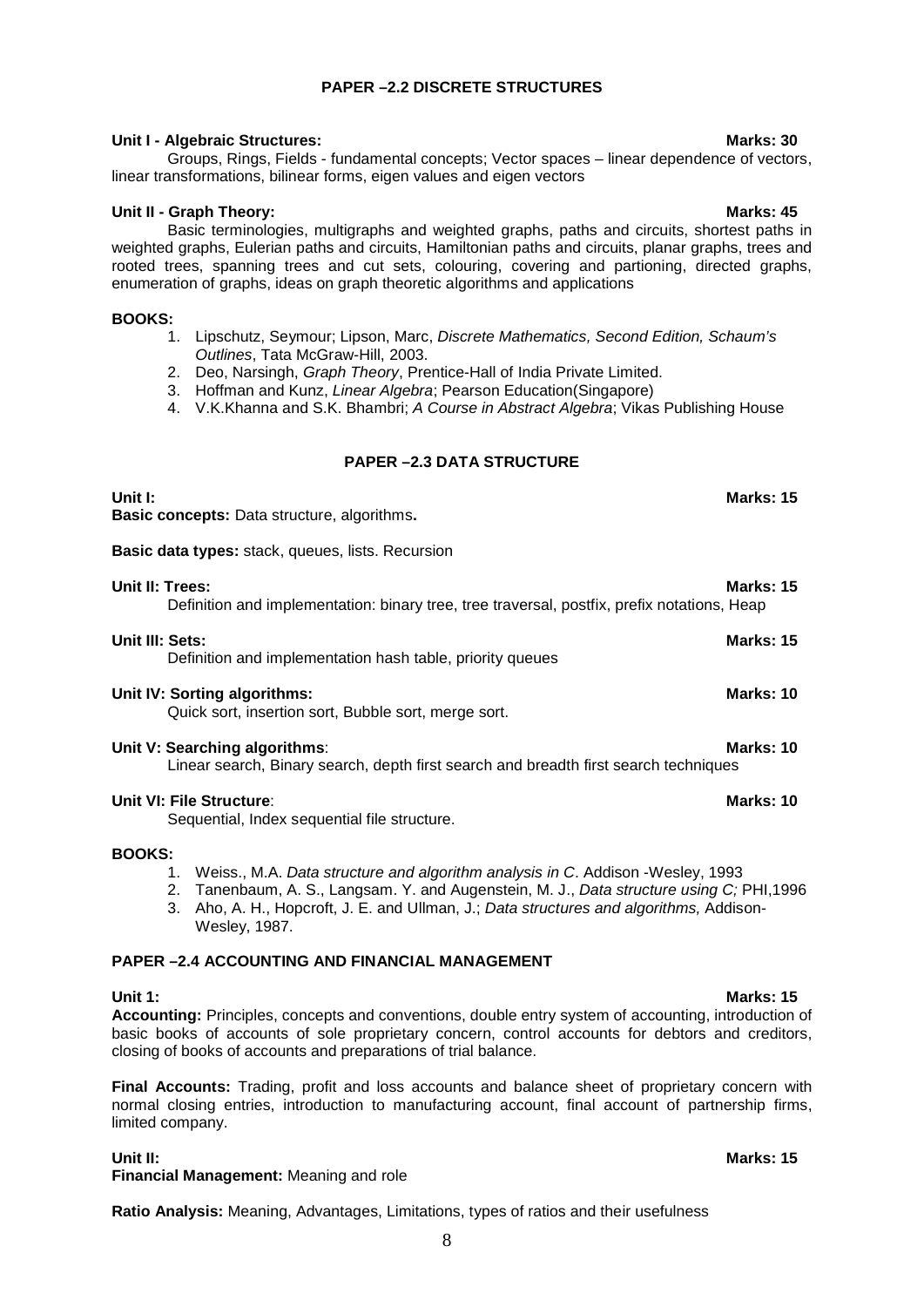# **PAPER –2.5 COMPUTER ARCHITECTURE AND ORGANISATION Unit I: Marks: 10** The Von Neumann Architecture. **Unit II: ALU organisation: Marks: 10** Simple ALU organisation, arithmetic processor Hardwired and microprogrammed control

**Costing:** Nature, importance and basic principles, budget and budgetary control, nature and scope, importance, method of finalization of master budget and functional budgets

**Unit IV: Marks: 1**5 **Marginal Costing:** Nature, scope and importance. Break-even analysis, its uses and limitations, construction of break even chart, practical application of marginal costing

**Fund Flow Statement:** Meaning of the terms – fund, flow of fund, working capital cycle, preparation

**Standard Costing:** Nature and scope, computation and analysis of variances with reference to material cost, labour cost and overhead cost, interpretation of the variances

### **Unit V: Introduction to Computerized Accounting System: Marks: 15**

and interpretation of the fund flow statement

Coding logic and codes required, master files, transaction files, introduction to document used for data collection, processing of different files and outputs obtained

#### **BOOKS:**

- 1. Bhattacharya, A. K.; *Financial Accounting for Managers;* PHI
- 2. Bhattacharyya, S. K.; *Accounting for Managers;* Vikas Publishing House
- 3. Chandra, P; *Financial Management;* Tata McGraw Hill
- **Unit III: Control Unit: Marks: 10 Unit IV: Memory Organization: Marks: 15** Primary memory, secondary memory, high speed memory, virtual memory. **Unit V: I/O Transfer: Marks: 15** Program controlled, interrupt controlled and DMA **Unit VI: Marks: 15** Introduction to computer buses, peripherals, performance bench marking and current trends in architecture. **Unit VII: Marks: 10** Assembly language programming **BOOKS**: 1. Tanenbaum, A. S.; *Structured computer organisation*, PHI, 1994. 2. Hamacher, V. C., Vranestic, Z. G. and Zaky, S. G., *Computer organisation, 2/e* McGraw Hill, 1990. 3. Hayes, J. P.; *Computer architecture and organisation*, McGraw Hill, 1988
	- 4. Pal Chaudhuri, P., *Computer organisation and design*, PHI, 1994.

#### **PAPER –2.6 LABORATORY BASED ON DATA STRUCTURE IN C, C++, TALLY**

Unit I – Practical on Paper 2.3<br>
Unit II – Practical on Paper 2.4 Marks: 30 Unit II – Practical on Paper 2.4

### **Unit III: Marks: 15**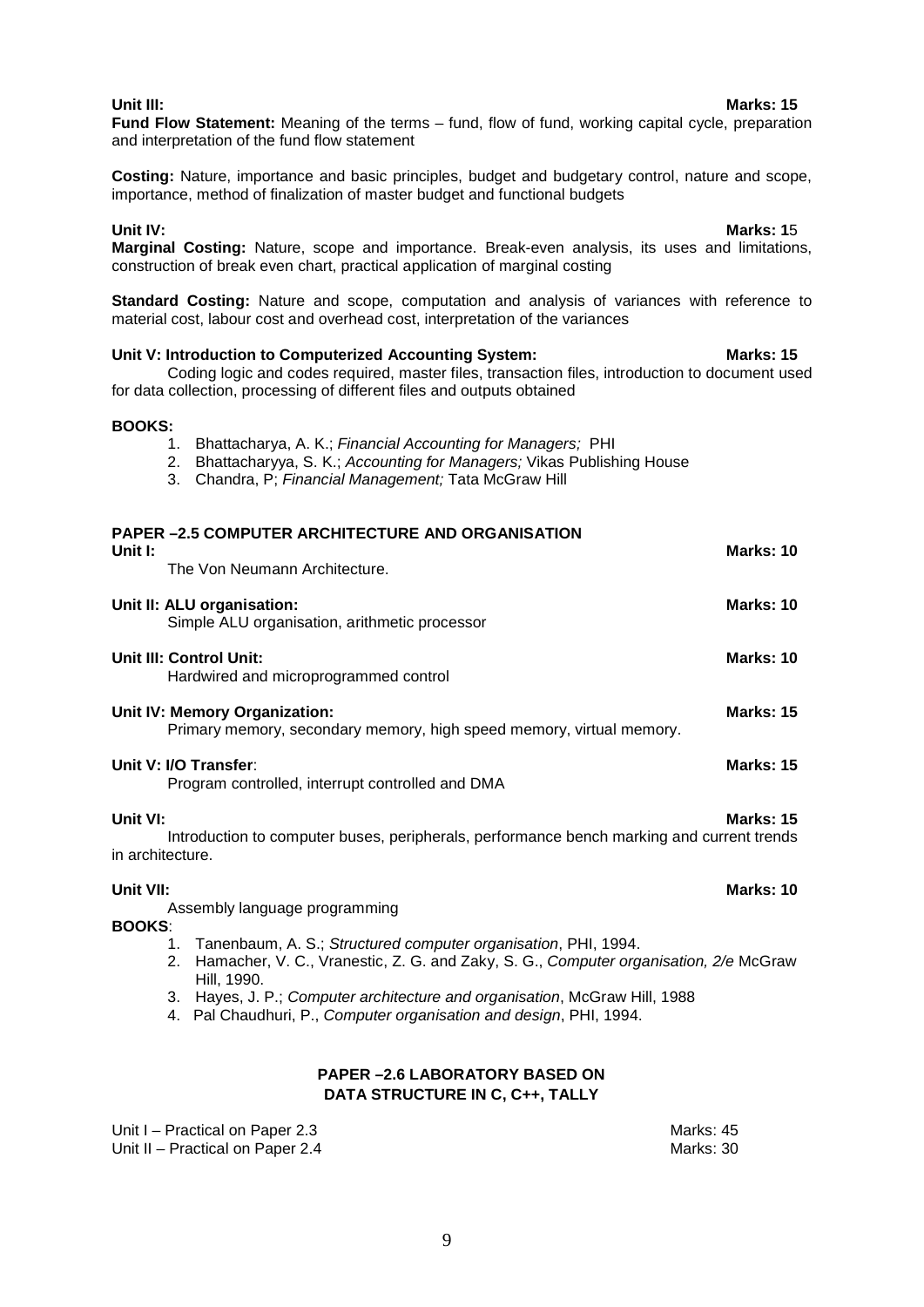#### **THIRD SEMESTER**

| Paper |                                                                         | Theory<br>(working | Programmin<br>Lab<br>g | Duration of<br>university | <b>Maximum Marks</b> |          |
|-------|-------------------------------------------------------------------------|--------------------|------------------------|---------------------------|----------------------|----------|
| No.   | Subject                                                                 | hours/             | (working               | exams                     | End                  | In.      |
|       |                                                                         | week)              | hours/week)            | (hours)                   | semester             | semester |
| 3.1   | MATHEMATICS-<br>Ш                                                       | 3                  | ~~                     | 3                         | 75                   | 25       |
| 3.2   | THEORY OF<br><b>COMPUTING</b>                                           | 3                  | ~~                     | 3                         | 75                   | 25       |
| 3.3   | <b>INTERNET AND</b><br><b>WEB</b><br><b>PROGRAMMING</b>                 | 3                  | ~~                     | 3                         | 75                   | 25       |
| 3.4   | <b>COMPUTER</b><br><b>GRAPHICS</b>                                      | 3                  | ~~                     | 3                         | 75                   | 25       |
| 3.5   | <b>DESIGN AND</b><br><b>ANALYSIS OF</b><br><b>ALGORITHMS</b>            | 3                  | ~~                     | 3                         | 75                   | 25       |
| 3.6   | <b>LABORATORY</b><br>(INTERNET,<br><b>COMPUTER</b><br><b>GRAPHICS</b> ) |                    | 10                     | 3                         | 75                   | 25       |

### **TOTAL MARKS 600**

#### **PAPER –3.1 MATHEMATICS – III**

#### **Unit I - Complex Variables: Marks: 25**

Limit, continuity, differentiability and analyticity of functions, Cauchy – Riemann equations, Laplace equations, Cauchy Integral formulae,

#### **Unit II - Advanced Topics: Marks: 30**

Infinite sequences and series of real and complex numbers – their convergence, improper integrals; Power series, radius of convergence, power series methods for solution of ordinary differential equations; Legendre equations and Legendre polynomials; Bessel equations and Bessel functions of first and second kind

#### **Unit III - Transform Calculus: Marks: 20**

Laplace transforms, inverse transform, shifting on the s and t axes;

#### **BOOKS:**

- 1. Kreyszig, E.; *Advance Engineering mathematics*; Wiley Eastern.
- 2. Spiegel; *Complex Variable*; Schaum Series
- 3. Malik, S.C.; *Mathematical Analysis;* Savita Arora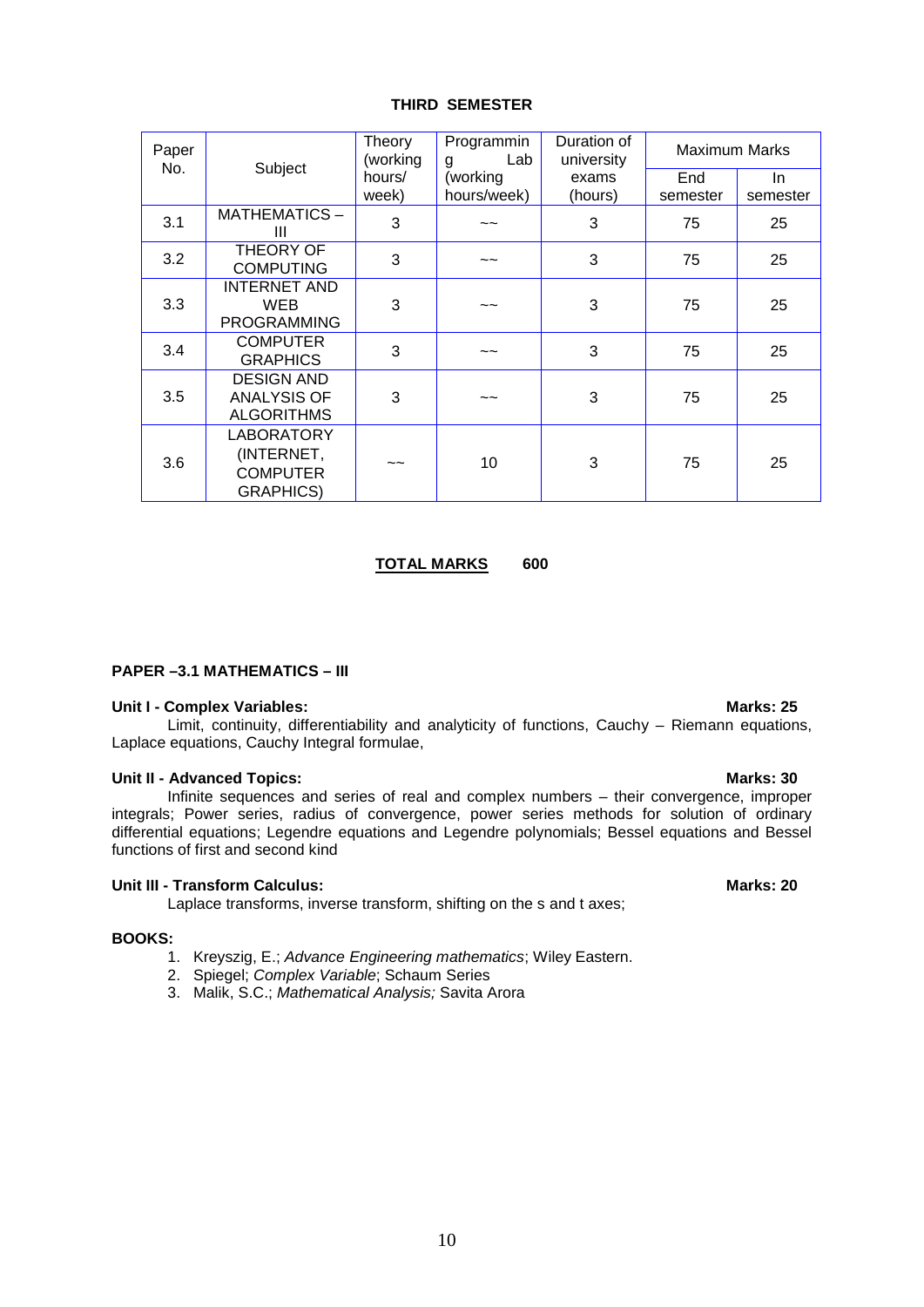### **PAPER –3.2 THEORY OF COMPUTING**

**Regular Expression:** Introduction, Kleene closure, Formal definition, Algebra of regular expression, Regular languages

**Finite Automata:** finite automata, finite automata as output devices

### **Unit II: Non-deterministic Finite Automata: <br>
<b>Marks: 15**

Introduction to NFA, equivalence of NFA and DFA, pumping lemma, closure properties

### **Unit III: Context Free Grammar: Marks: 20**

Grammar and its classification, CFG, Push down automata (PDA), Non context free languages (CFL), pumping lemma for CFL, Equivalence of CFG and PDA.

### **Unit IV: Turing machine: Marks: 20**

Formal definition, Transition diagram, Construction of Turing Machine, language accepted and decided by Turing Machine, Chomsky Hierarchy.

### **BOOKS:**

- 1. Lewis, H. R., Papadimitriou, C. H., *Elements of theory of computation*, PHI, 1996.
- 2. Hopcroft, J.D., Ullman; *Introduction to Automata theory, language and computation*, Addison Wesley.

### **PAPER –3.3 INTERNET AND WEB PROGRAMMING TECHNOLOGIES**

### **Unit I: Introduction to Internet: Marks: 15 Marks: 15 Marks: 15**

Internet, growth of Internet, structure of Internet, Internet history of World Wide Web, basic Internet terminology.

### **Unit II: Internet technology and protocol: Marks: 20 Marks: 20**

Internet protocol: TCP/IP, SLIP, PPP

Network and network devices

Addressing in Internet - DNS, domain name and their organisation, understanding the Internet protocol address

Client-server concept- architecture and application

### **Unit III: World Wide Web: Marks: 15**

Evolution of www, basic features, servers, http, URL, search engine, searching categories, hypertext.

### **Unit IV: Browsers: Marks: 10**

Basic features, bookmarks, customisation of browsers, Netscape communicator and internet explorer.

E-mail, ftp, telnet

### **Unit V: Interactivity tools Marks: 15**

HTML, ASP, VB- script, Java script

#### **BOOKS:**

1. Hain, Harley; *The Internet*, Prentice Hall.

2. Balaguruswamy, E.; *Programming with Java*, Tata McGraw Hill.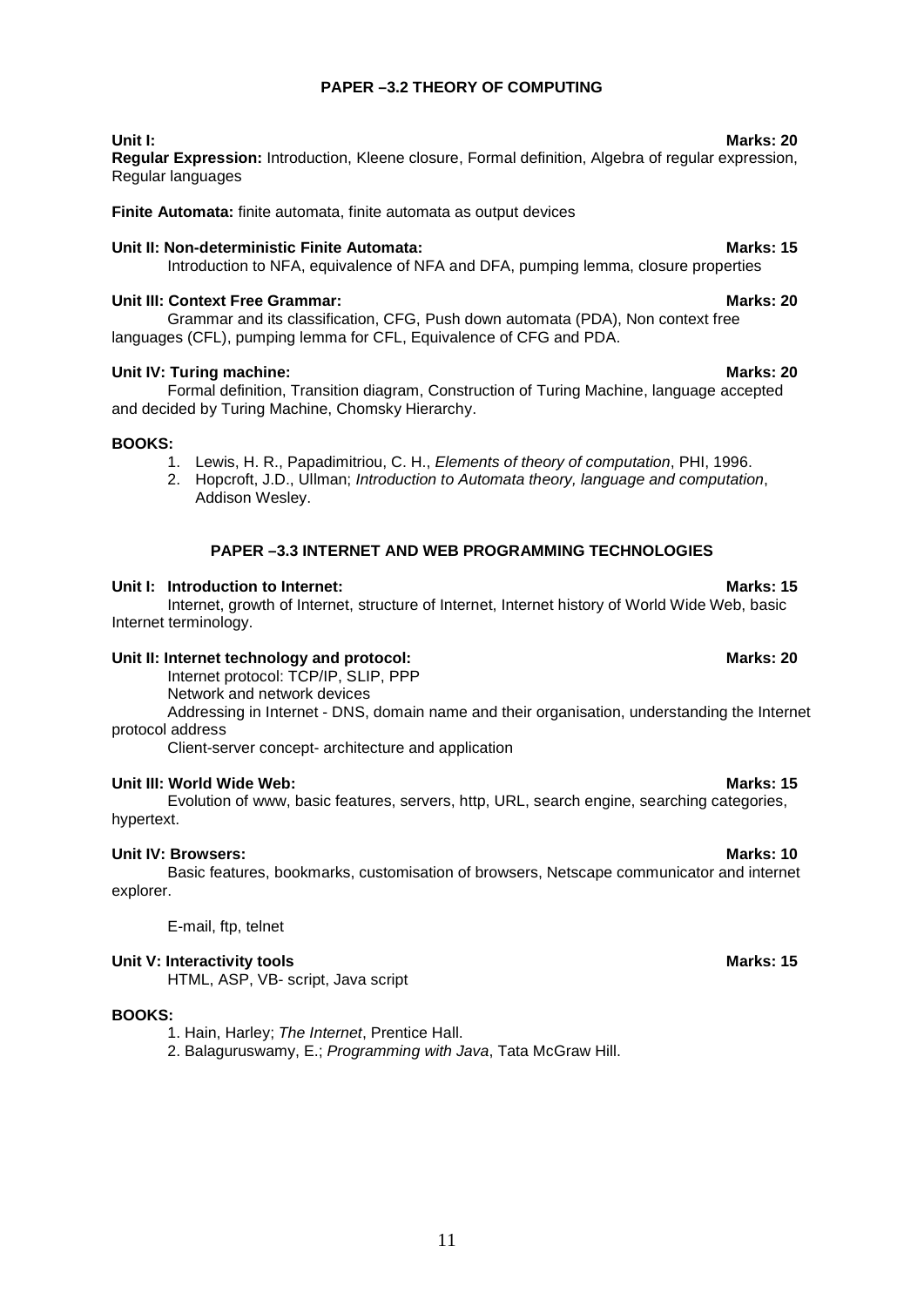### **PAPER –3.4 COMPUTER GRAPHICS**

### **Unit I: Introduction**: **Marks: 20**

Overview of graphics system: Video display devices, input devices, hard copy devices, graphics software

### **Unit II: Output primitives:** Marks: 20

Points and lines, line drawing algorithms, circle and ellipse generating algorithms. Filled area primitives, attributes of output primitives

**Unit III: Marks: 20 Geometrical transformations:** Basic transformations, translations, rotation and scaling viewing and viewing functions

### **Clipping operations:** Point clipping ,line clipping etc. Text clipping

### **Unit IV:** Marks: 15

Introduction to computer animation and virtual reality.

### **BOOKS:**

1. Hearn, D. and Baker, M. P., *Computer Graphics,* PHI, 1997.

### **PAPER –3.5 DESIGN AND ANALYSIS OF ALGORITHMS**

### Unit I: Basic algorithmic analysis: **Marks: 25** Marks: 25

Asymptotic analysis of upper and average complexity bounds; best, average, and worst case behaviours; big-O, little-o,  $\Omega$ , and  $\phi$  notation; standard complexity classes; empirical measurements of performance; time and space tradeoffs in algorithms; using recurrence relations to analyse recursive algorithms.

### **Unit II: Fundamental algorithmic strategies: Marks: 20 Marks: 20 Marks: 20**

Brute-force; greedy; divide-and-conquer; backtracking; branch-and-bound; heuristics; pattern matching and string/text algorithms; numerical approximation

#### **Unit III: Fundamental data structure strategies: The Contract of Marks: 20 Marks: 20**

Implementation strategies for graphs and trees; performance issues for data structures

### **Unit IV: Marks: 10**

Classes P, NP, Polynomials reducibility, NP-Completeness.

#### **BOOKS:**

1. Corman et al: *Introduction to algorithms;* McGraw Hill

### **PAPER –3.6 LABORATORY BASED ON INTERNET, COMPUTER GRAPHICS**

Unit I: Practical on Paper 3.3 Marks: 45

Unit II: Practical on Paper 3.4 Marks: 30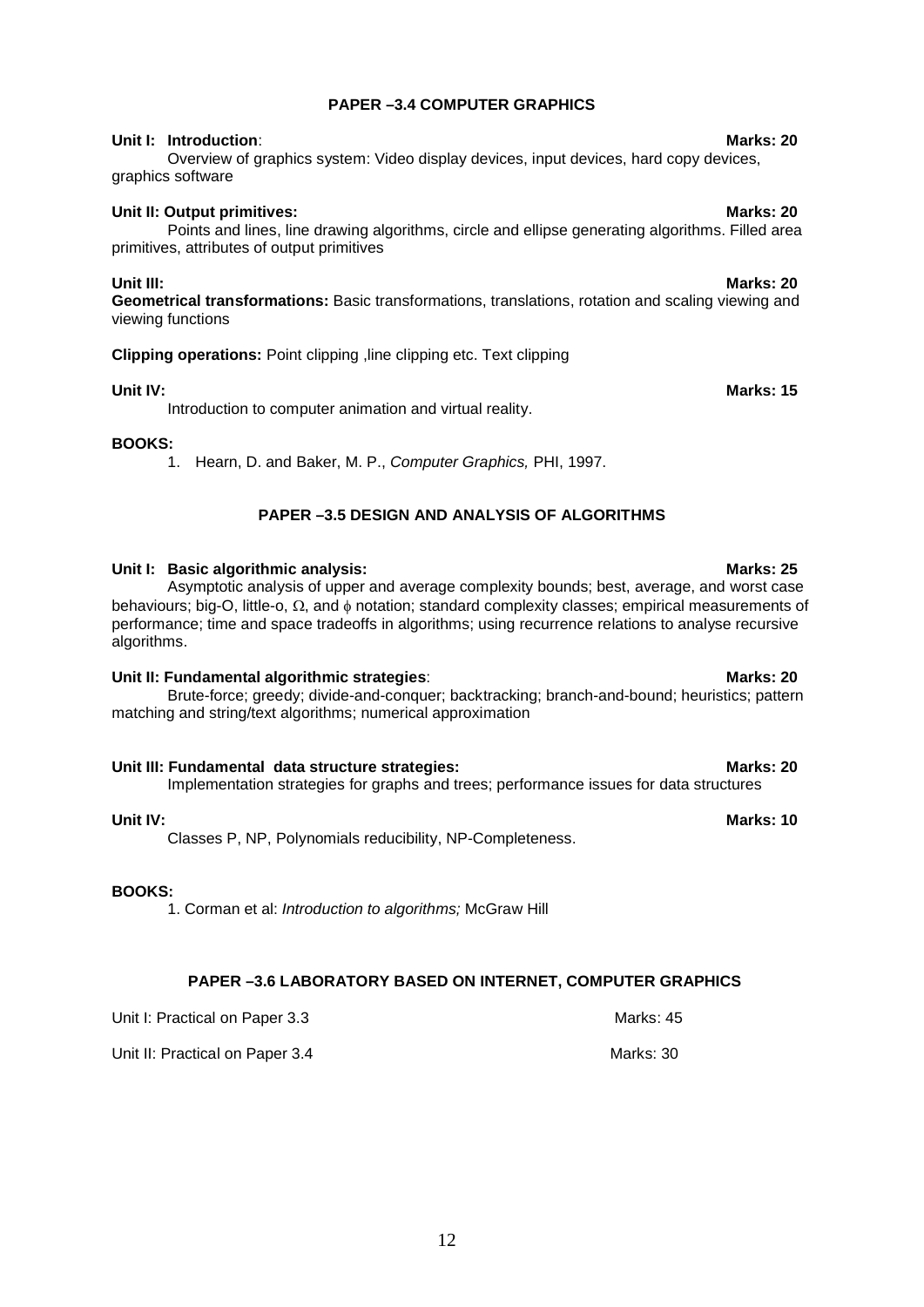#### **FOURTH SEMESTER**

| Paper  |                                                                                    | Theory<br>(working | Programmin<br>Lab<br>g | Duration of<br>university | Maximum Marks |          |
|--------|------------------------------------------------------------------------------------|--------------------|------------------------|---------------------------|---------------|----------|
| No.    | Subject                                                                            | hours/             | (working               | exams                     | End           | In.      |
|        |                                                                                    | week)              | hours/week)            | (hours)                   | semester      | semester |
| 4.1    | <b>NUMERICAL</b><br><b>ANALYSIS &amp;</b><br><b>SCIENTIFIC</b><br><b>COMPUTING</b> | 3                  | $\sim$ $\sim$          | 3                         | 75            | 25       |
| 4.2    | <b>DATABASE</b><br><b>MANAGEMENT</b><br><b>SYSTEM</b>                              | 3                  | $\sim$ $\sim$          | 3                         | 75            | 25       |
| 4.3    | <b>OPERATING</b><br><b>SYSTEM</b>                                                  | 3                  | $\sim$                 | 3                         | 75            | 25       |
| 4.4    | <b>PROGRAMMING</b><br><b>PARADIGM</b>                                              | 3                  | $\sim$ $\sim$          | 3                         | 75            | 25       |
| $4.5*$ | <b>ENVIRONMENTA</b><br><b>L STUDIES</b>                                            | 3                  | $\tilde{}$             | 3                         | 75            | 25       |
| 4.6    | <b>LABORATORY</b><br>(FORTRAN,<br>DBMS,<br><b>OPERATING</b><br>SYSTEM)             | ~~                 | 10                     | 3                         | 75            | 25       |

### **TOTAL MARKS: 600**

\* This Paper is common to all Under-Graduate courses and Grade will be awarded for this paper.

#### **PAPER –4.1 NUMERICAL ANALYSIS AND SCIENTIFIC COMPUTING**

#### **Unit I - Overview: Marks: 15**

FORTRAN Language preliminaries; Floating-point representation of numbers with finite precision and its consequences, Concept of truncation and rounding-off errors, Stability, Consistency and Convergence

#### **Unit II - Roots of Equations: Marks: 15**

Iterative methods – bisection, false-position, Newton-Raphson; Solution of polynomial equations, Solution of Simultaneous Linear Equations – Gaussian elimination, pivoting

#### Unit III - Curve Fitting and Interpolation: **Marks: 15** Marks: 15

#### Method of least squares; Finite differences, Newton's interpolation formulae, Lagrange's formula for unequal intervals, Newton's divided difference formula

#### **Unit IV - Differentiation and Integration:** Marks: 15

Differentiation by polynomial fit, Integration by Newton's Quadrature formula – trapezoidal rule, Simpson's rules

#### **Unit V - Numerical Solution of Differential Equations: Marks: 15** Marks: 15

Solution by Taylor's Series, Euler's Method, Picard's Method, Runge-Kutta Method

### **BOOKS:**

- 1. Grewal, B.S.; *Numerical Methods;*
- 2. Krishnamurthy, E.V. & Sen, S. K.; *Computer Based Numerical Algorithms;* East West Press
- 3. N. Oatta; *Computer Programming and Numerical Analysis*, University Press
- 4. Conte, S. D.; *Elementary Numerical Analysis*, McGraw Hill

### 13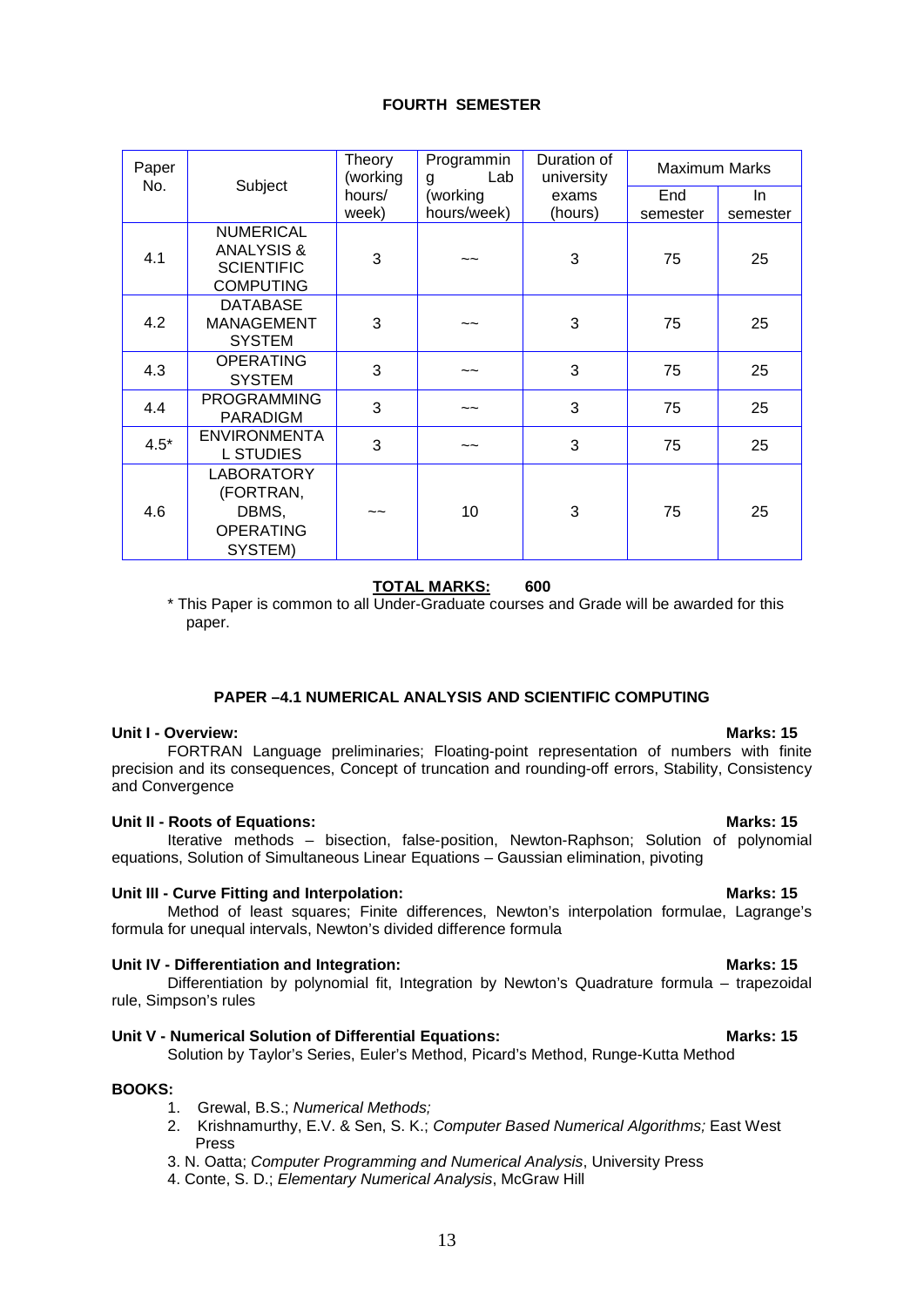#### **PAPER –4.2 DATABASE MANAGEMENT SYSTEM**

### **Unit I: Databases and database users Marks: 10** Database system concepts and architecture: data models, schemas and instances, DBMS architecture, database languages and interfaces, classification of DBMS

## E-R model concept

Unit III: Record storage and primary file organisation: **Marks: 15** Marks: 15 Introduction, secondary storage devices, buffering of blocks, operations on files, files of unordered record (heap files), files of ordered records (sorted files), hashing techniques Index structures for files: single level ordered indexes, multilevel indexes; dynamic multilevel indexes using B trees and B+ trees

**Unit IV: Relational data models: Marks: 10** 

### Relational model concepts, relational model constraints, update operations on relations, defining relations Relational algebra Relational database languages: SQL **Unit IV: Conventional data models:** Marks: 10 Network data model, hierarchical data model

## **Unit V: Database design:** Marks: 10

Functional dependencies and normalisation for relational database

#### **Unit VI: Transaction processing concept:** Marks: 10

Introduction, transaction and system concept, properties, schedules and recoverability, serialability of schedules, Concurrency control, error recovery and security.

#### **BOOKS:**

- 1. Silberschatz, A., Korth, H.F., Sudarshan, S., *Database System Concepts, 3/e*, McGraw Hill (IE), 1997.
- 2. Ramakrishnan R., Gehrke J., *Database Management System, second edition*, McGraw-Hill (IE), 2000
- 3. Elmasri, R., Navathe, S. B., *Fundamentals of Database Systems*, Benjamin Cummings Publishing Company, 1994

#### **PAPER –4.3 OPERATING SYSTEM**)

#### **Unit I: Process Management: Marks: 20**

# Deadlocks.

**Unit II: Marks: 20 Memory Management:** allocation, protection, hardware support, paging, segmentation.

**Virtual memory:** demand paging, allocation, replacement, swapping, segmentation, TBLs.

### **Unit III: File systems: Marks: 15**

Allocation, free space management, directory management, mounting.

### **Unit IV: I/O Management: Marks: 20**

Device drivers, Disk Scheduling, Block I/O; Characters I/O. Use of Unix/Linux as a running example, examples from DOS, NT.

### **BOOKS:**

- 1. Silberschatz, A., Galvin, P. B.; *Operating system Concepts, 5/e*, Addison-Wesley Publishing Company, 1998.
- 2. Deitel, H. M., *Operating System, 2/e* Addison-Wesley Publishing company 1990.
- 3. Stallings, W., *Operating systems, 2/e*, Prectice hall, 1995.

### Process, Thread, Scheduling Concurrency, Mutual Exclusion, Synchronisation, Semaphores,

Unit II:Data modelling using E-R model: **Marks: 10** Marks: 10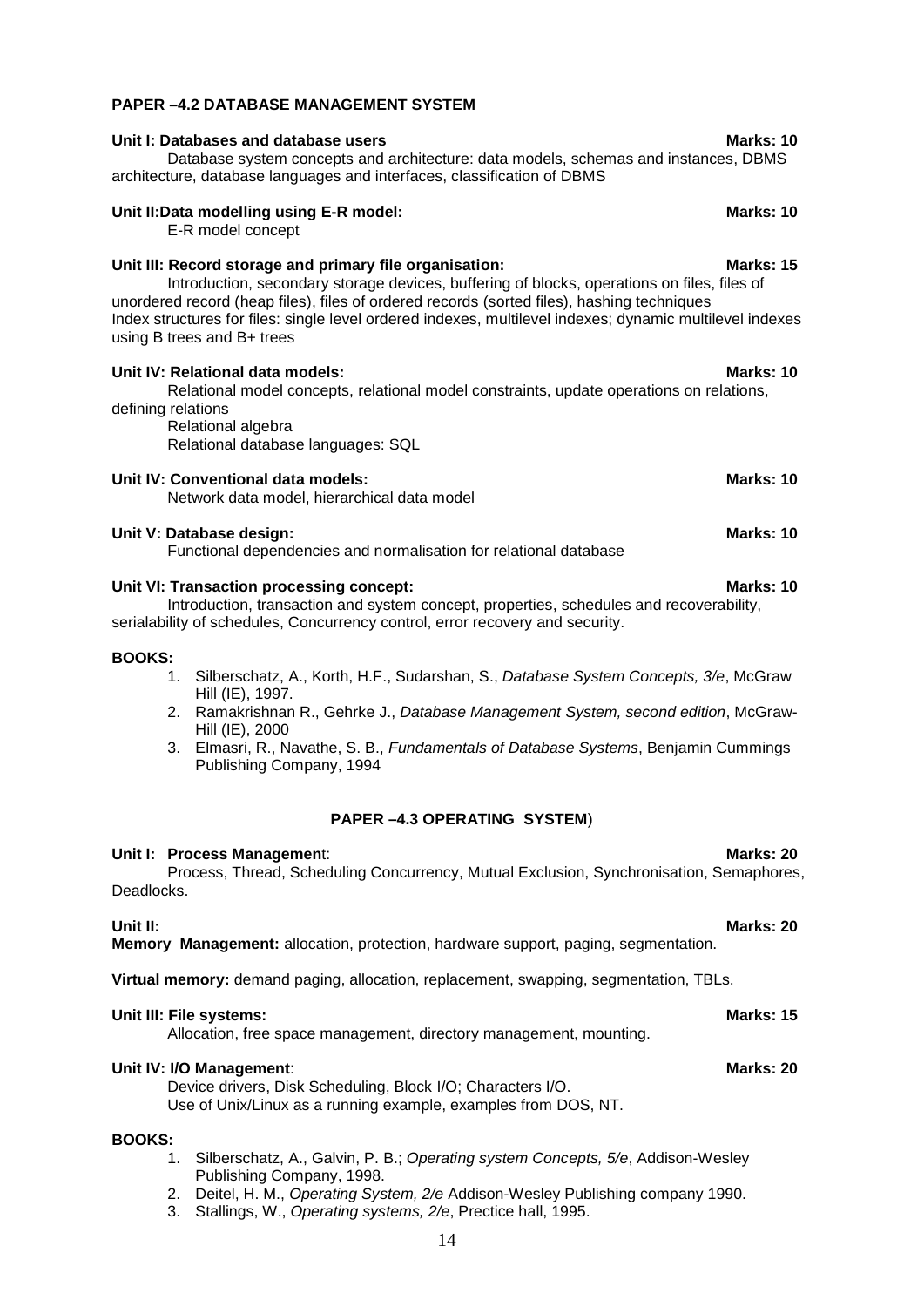### **PAPER –4.4 PROGRAMMING PARADIGM**

**Unit I:** Marks: 10 Overview of the declarative style programming versus the imperative style.

### **Unit II: Functional paradigm: Marks: 15 Marks: 15**

Introduction to value-oriental programming in the functional style in the context of a language such as ml, local definitions and scope, block structure, principle of qualification.

Functions, principle of abstraction, call by name and call by value parameter passing mechanisms; principle of correspondence, recursive functions and their implementation, type checking, type constructions such as products, sums (tagged unions), function types (higher order functions), lists and user defined data types, parametric polymorphism (ml style) and simple programs using higher order functions, lists and other user defined types.

#### **Unit IV: Relational paradigm: Marks: 10 Marks: 10 Marks: 10**

Introduction to logic programming using a language such as PROLOG.

### **Unit V: Imperative paradigm: Marks: 15**

Variable declarations and allocation of space, implementation of simple control constructs such as sequencing, conditionals and loops, block structure, parameter passing mechanisms (call by value, call by name), implementation of recursive procedures in a block structured language (call stacks and display records).

**Unit VI: Marks: 10 Object oriented paradigm:** data abstraction, classes, inheritance, dynamic, dispatch, derived classes, friend classes, virtual functions, operator overloading, templates.

**Object oriented design methodology**: object oriented software architecture; introduction to uml.

#### **BOOKS:**

1. Pratt, T. W. et al, *Programming Languages: Design & Implementation*, PHI

### **PAPER –4.5 ENVIRONMENTAL STUDIES**

### **(FOR ALL UNDER GRADUATE COURSES OF DIBRUGARH UNIVERSITY)**

(Grade will be awarded for this paper)

(Approved by the  $81<sup>st</sup>$  meeting of the Under Graduate Board of Dibrugarh University held on 03.08.2004 giving immediate effect)

#### **Internal: 10 End Semester: 90**

#### Unit I: The Multidisciplinary nature of environmental studies **Total lectures** – 2

Definition, scope and importance Need for public awareness

### **Unit II: Natural Resources: Total lectures –12**

#### . **Renewable and non- renewable resources:**

#### **Natural resources and associated problems.**

- a) Forest resources: use and over-exploitation, deforestation. Timber extraction, mining, dams and their effects on forests and tribal people.
- b) Water resources: use and over -utilization of surface and ground water, floods, drought, conflicts over water, dams benefits and problems.
- c) Mineral resources: use and exploitation, environmental effects of extraction and using mineral resources, case studies.

#### **Unit III: Marks: 15**

**Marks – 5** 

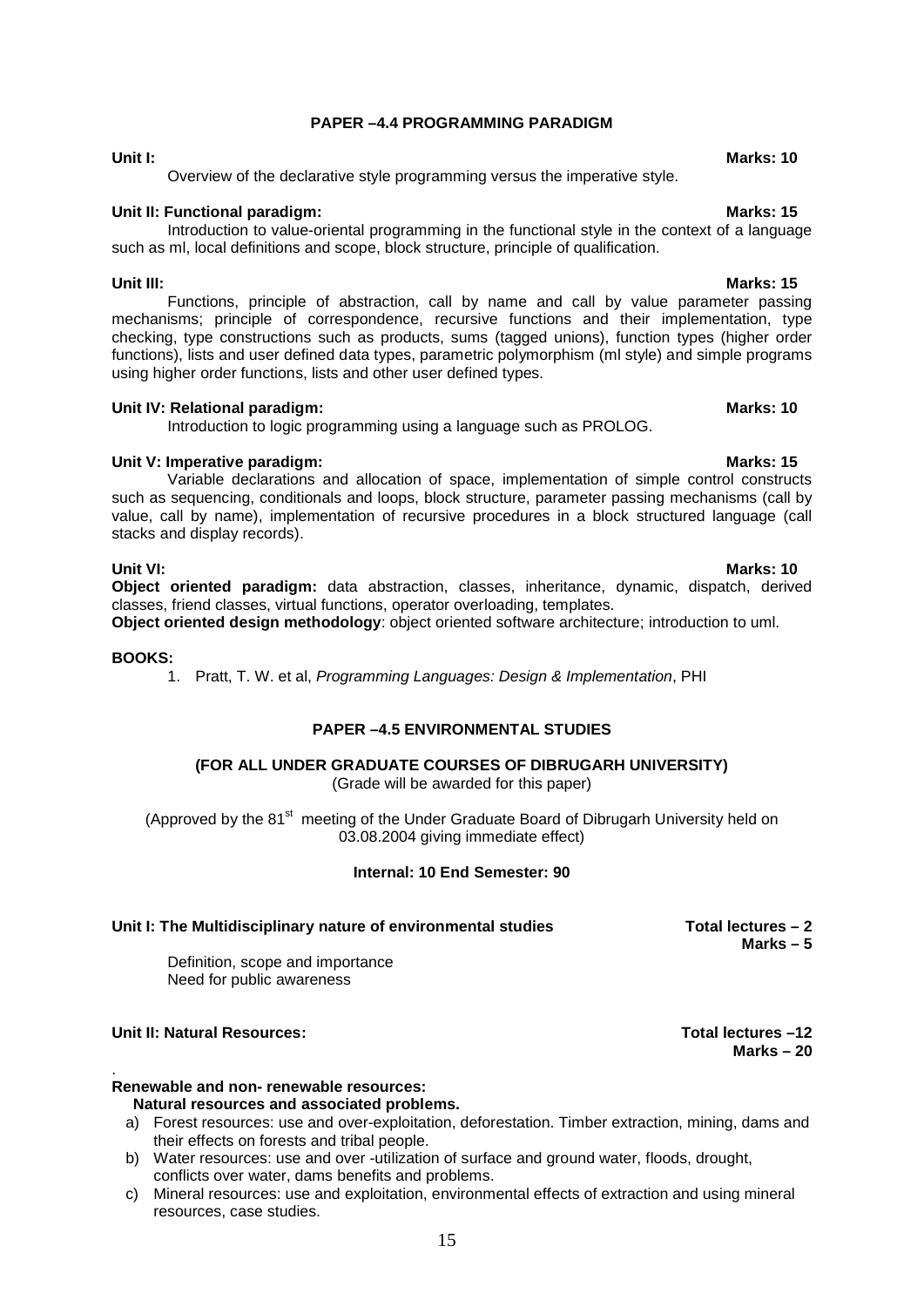- d) Food resources: World food problems, changes caused by agriculture and overgrazing, effects of modern agriculture, fertilizer- pesticide problems, water logging , salinity.
- e) Energy resources: Growing energy needs, renewable and non-renewable energy sources, use of alternate energy sources.
- f) Land resource: land as a resource, land degradation, man-induced landslides, soil erosion and desertification.
	- Role of and individual in conservation of natural resources.
	- Equitable use of resources for sustainable lifestyles.

#### **Unit III: Ecosystems Total lectures – 10**

- Concept of and ecosystem.
- Structure and function of an ecosystem.
- Producers, consumers and decomposers.
- Energy flow in the ecosystem.
- Ecological succession.
- Food chains, food webs and ecological pyramids.
- Introduction, types, characteristic features, structure and function of the following ecosystem:
	- a. Forest ecosystem
	- b. Grassland ecosystem
	- c. Desert ecosystem
	- d. Aquatic ecosystems (ponds, streams, lakes, rivers, oceans, estuaries)

#### Unit IV: Biodiversity and its Conservation **Total lectures – 10 Total lectures – 10**

- Introduction- Definition; genetic, species and ecosystem diversity.
- Biogeographical classification of India
- Value of biodiversity; consumptive use, productive use, social, ethical, aesthetic and option values
- Hot-spots of biodiversity India.
- Threats to biodiversity; habits loss, poaching of wildlife, man-wildlife conflicts.
- Endangered and endemic species.
- Conservation of biodiversity; In-situ Ex-situ conservation of biodiversity.

#### **Unit V: Environmental Pollution Total lectures – 10**

#### **Definition**

- Causes, effects and control measures of:
	- a. Air pollution
	- b.Water pollution
	- c. Soil pollution
	- d.Noise pollution
	- e. Thermal pollution
	- f. Nuclear hazards
- Solid waste Management: Causes, effects and control measures of urban and industrial wastes- biodegradable and non biodegradable wastes.
- Role of an individual in prevention of pollution.
- Disaster management: Floods, earthquake, cyclone and landslides.

#### **Unit VI: Social Issues and the Environment Total lectures – 10**

- From Unsustainable to Sustainable development.
- Water conservation, rain water harvesting, watershed management.
- Resettlement and rehabilitation of people: its problems and concerns.
- Environmental ethics.
- Climate change, global warming, acid rain, ozone layer depletion, nuclear accidents and holocaust.
- Wasteland reclamation.
- Consumerism and waste products.

#### 16

## **Marks – 15**

**Marks –15** 

## **Marks – 15**

## **Marks – 12**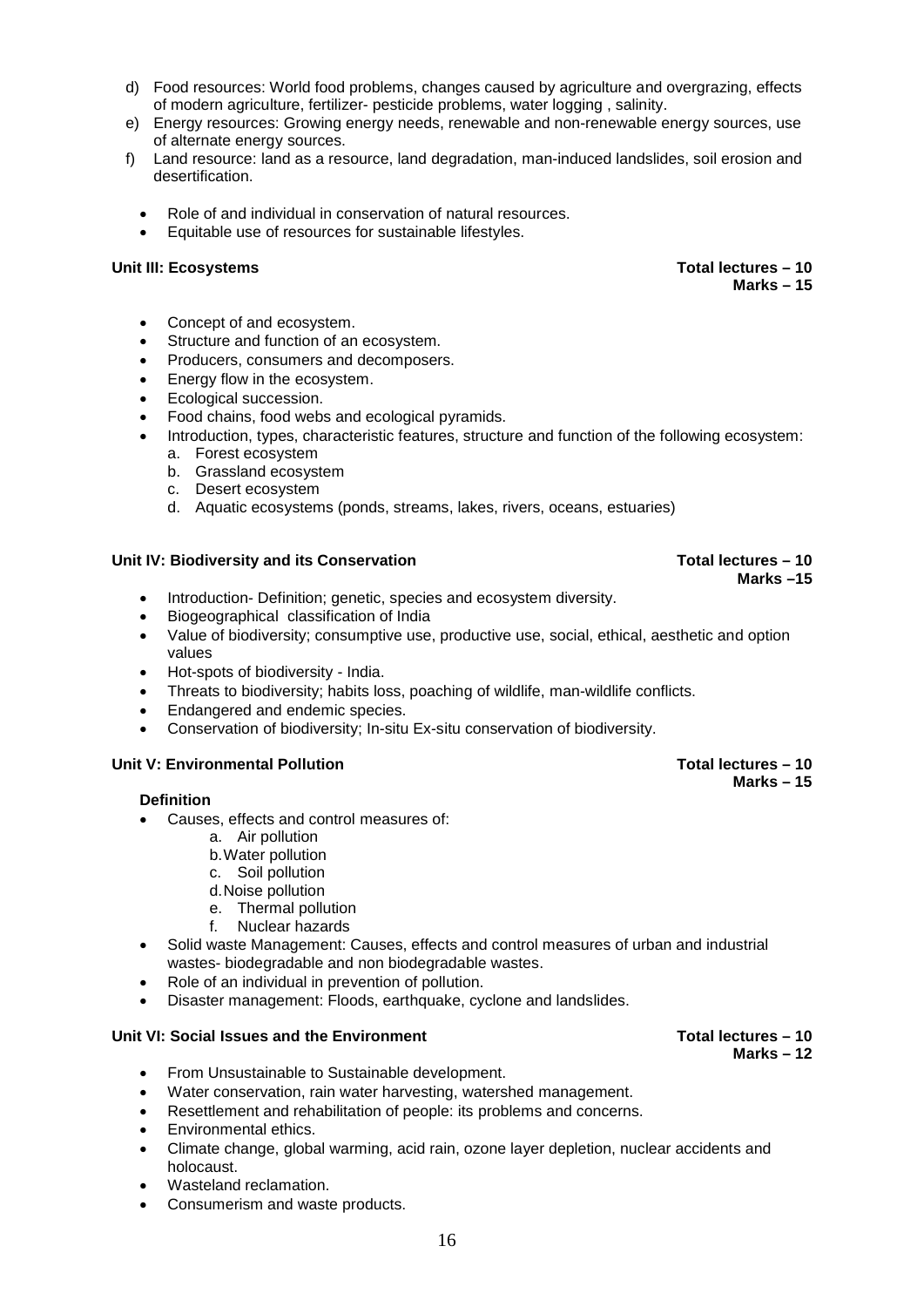- Environmental Legislation.
- Public awareness.

### **Unit VII: Human Population and the Environment Total lectures – 8**

- Population growth, variation among nations.
- Population explosion- Family Welfare Programme.
- Environment and human health and hygiene(including Sanitation and HIV/AIDS) etc.
- Role of Information Technology in Environment and Human Health.

#### **Unit VIII: Field work Total lectures – 5**

## **Marks – 10**

**Marks – 8** 

- Visit to a local area to document environmental asset-river/forest/grassland/hill/mountain. \* Visit to a local polluted site- Urban/Rural/Industrial/Agricultural.
- Study of common plants, , insects, birds and fishes.
- Study of simple ecosystems-pond, river, hill slopes, etc. (Field work Equal to 5 lecture hours).

### **REFERENCES:**

- 1. Agarwal, K.C.2001 *Environmental Biology*, Nidi Publ. Ltd. Bikaner.
- 2. Bharucha Erach, *The Biodiversity of India*, Mapin Publishing Pvt. Ltd., Ahmedabad-380013, India Email: mapin @icenet.net ( R ).
- 3. Brunner R.C., 1989, *Hazardous Waste Incineration*, McGraw Hill Inc.480p.
- 4. Clark R.S., *Marine Pollution*, Clanderson Press Oxford (TB).
- 5. Cunningham, W.P.Cooper, T.H. Gorhani, E & Hepworht, M.T. 2001, *Environmental Encyclopedia*, Jacio Publ. House, Mumbair, 1196p.
- 6. De A.K., *Environmental Chemistry*, Eiley Eastern Ltd.
- 7. *Down to Earth, Centre for Science and Environment* ( R ).
- 8. Gleick, H.P. 1993. *Water in crisis*, Pacific Institute for Studies in Dev., Environment & Security. Stockholm Env. Institute. Oxford Univ. Press 473p.
- 9. Hawkins R.E. *Encyclopedia of Indian Natural History*, Bombay Natural History Society, Bombay ( R ).
- 10. Heywood, V.H. & Watson, R.T. 1995. *Global Biodiversity Assessment*. Cambridge Univ. Press 1140p.
- 11. Jadav, H & Bhosale, V.M. 1995. *Environmental Protection and Laws*; Himalaya Pub. House, Delhi 284p.
- 12. Mckinney, M.L. & Schooh, R.M. 1996. *Environmental Science systems & Solutions*, Web enhanced edition. 639p.
- 13. Mhaskar A.K., *Matter haxardous*, Techno-Science Publications (TB).
- 14. Miller T.G. Jr., *Environmental Science*, Wadsworth Publishing Co. (TB).
- 15. Odum, E.P. 1971. *Fundamental of Ecology*. W.B. Saunders Co. USA, 574p.
- 16. Roa M.N.& Datta, A.K. 1987. *Waste Water treatment*. Oxford & IBH Publ. Co.Pvt. Ltd. 345p.
- 17. Sharma B.K., 2001. *Environmental Chemistry*. Goel Publ.. House, Meerut.
- 18. *Survey of the Environment*, the Hindu ( M ).
- 19. Townsend C., Harper J, and Michael Begon, *Essentials of Ecology*, Blackwell Science

#### **PAPER – 4.6 LABORATORY BASED ON FORTRAN, DBMS, OPERATING SYSTEM**

| Unit I: Practical on Paper 4.1   | Marks: 10 |
|----------------------------------|-----------|
| Unit II: Practical on Paper 4.2  | Marks: 40 |
| Unit III: Practical on Paper 4.3 | Marks: 25 |

Including Shell Programming, installation of Operating System.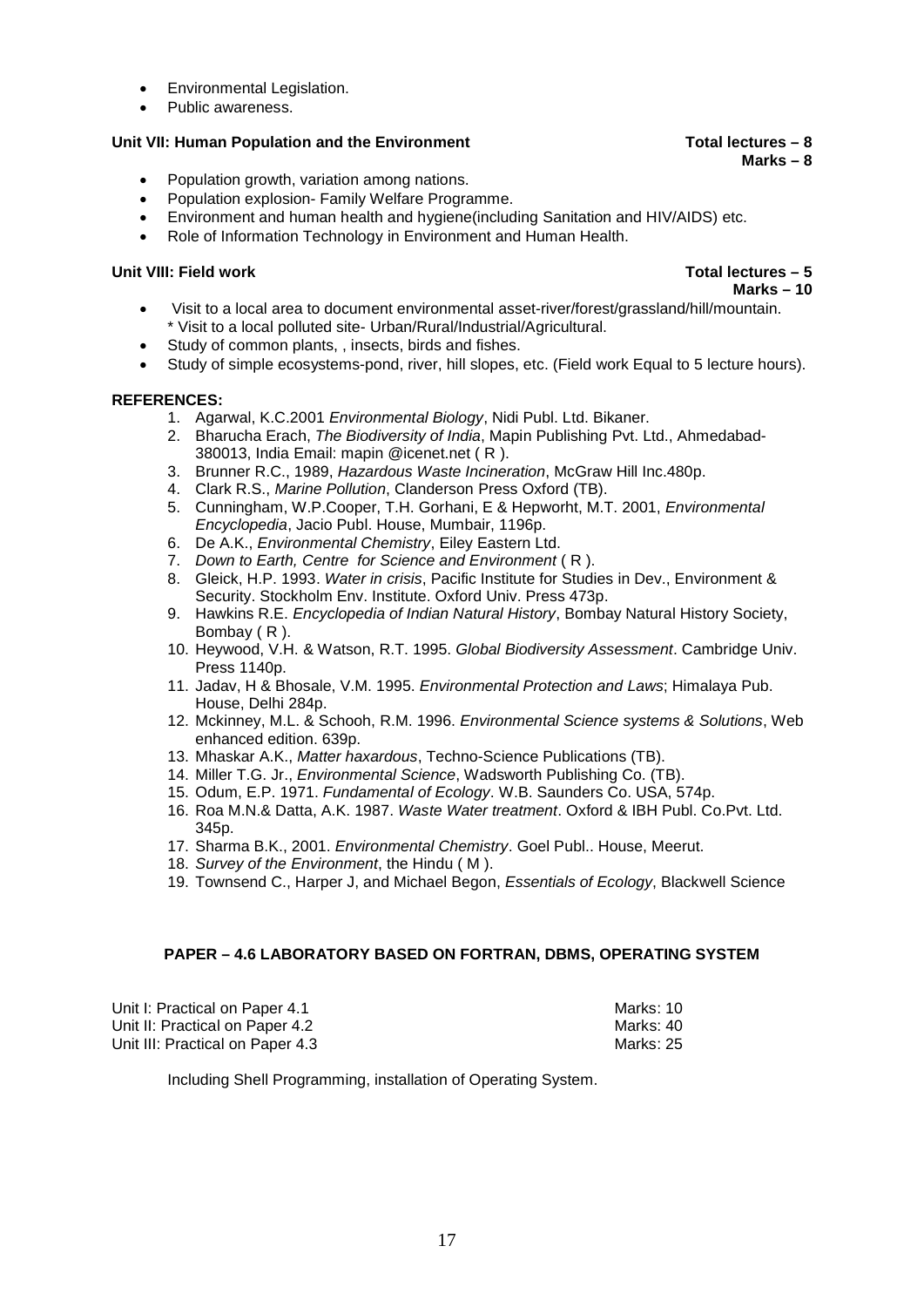#### **FIFTH SEMESTER**

| Paper<br>No. | Subject                                                                           | Theory<br>(working | Programmin<br>Lab<br>g    | Duration of<br>university | Maximum Marks    |                 |
|--------------|-----------------------------------------------------------------------------------|--------------------|---------------------------|---------------------------|------------------|-----------------|
|              |                                                                                   | hours/<br>week)    | (working<br>hours/week)   | exams<br>(hours)          | End<br>semester  | In.<br>semester |
| 5.1          | <b>DATA</b><br><b>COMMUNICATIO</b><br>N AND<br><b>COMPUTER</b><br><b>NETWORKS</b> | 3                  | $\sim$ $\sim$             | 3                         | 75               | 25              |
| 5.2          | <b>OPERATION</b><br><b>RESEARCH</b>                                               | 3                  | $\widetilde{\phantom{a}}$ | 3                         | 75               | 25              |
| 5.3          | <b>SOFTWARE</b><br><b>ENGINEERING</b>                                             | 3                  | ~~                        | 3                         | 75               | 25              |
| 5.4          | <b>MINOR PROJECT</b>                                                              |                    |                           |                           | Total Marks: 200 |                 |
| 5.5          | <b>LABORATORY</b><br>(NETWORKING<br>AND SOFTWARE<br>ENGINEERING)                  |                    | 10                        | 3                         | 75               | 25              |

### **TOTAL MARKS: 600**

#### **PAPER –5.1 DATA COMMUNICATION AND COMPUTER NETWORKS**

#### **Unit 1: Marks: 7.5**

Introduction, mathematical basis of data communication, analog and digital transmission, parallel and serial communication,

| Unit II:   |                                                                                         | <b>Marks: 7.5</b> |
|------------|-----------------------------------------------------------------------------------------|-------------------|
|            | Asynchronous and synchronous communication, multiplexing and demultiplexing.            |                   |
| Unit III:  | Detection and correction of transmission errors, data compression and Encryption        | <b>Marks: 7.5</b> |
| Unit IV:   |                                                                                         | <b>Marks: 7.5</b> |
|            | Introduction to computer networks, types of networks, network topologies                |                   |
| Unit V:    | Network reference models, OSI reference model, TCP/IP reference model                   | <b>Marks: 7.5</b> |
| Unit VI:   |                                                                                         | <b>Marks: 7.5</b> |
|            | Physical layer, transmission media, guided and unguided media, repeaters hubs           |                   |
| Unit VII:  | Data link layer, flow control, access protocols, bridges and switches                   | <b>Marks: 7.5</b> |
| Unit VIII: |                                                                                         | <b>Marks: 7.5</b> |
|            | Network layer, routing protocols, Internet protocol, IP addresses, sub-netting          |                   |
| Unit IX:   |                                                                                         | <b>Marks: 7.5</b> |
| Unit X:    | Network layer, transmission control protocol, user datagram protocol                    | <b>Marks: 7.5</b> |
|            | Session layer, presentation layer and application layer, FTP, telnet HTTP, the Internet |                   |

#### **BOOKS:**

- 1. Stallings, W., *Data and computer communications, 4th Edition;* PHI,1996.
- 2. Ramteke, T., *Networks*, Prentice Hall Carrier & Technology, 1994.
- 3. Tanenbaum, A. S., *Computer Networks, 3rd edition*, PHI, 1995.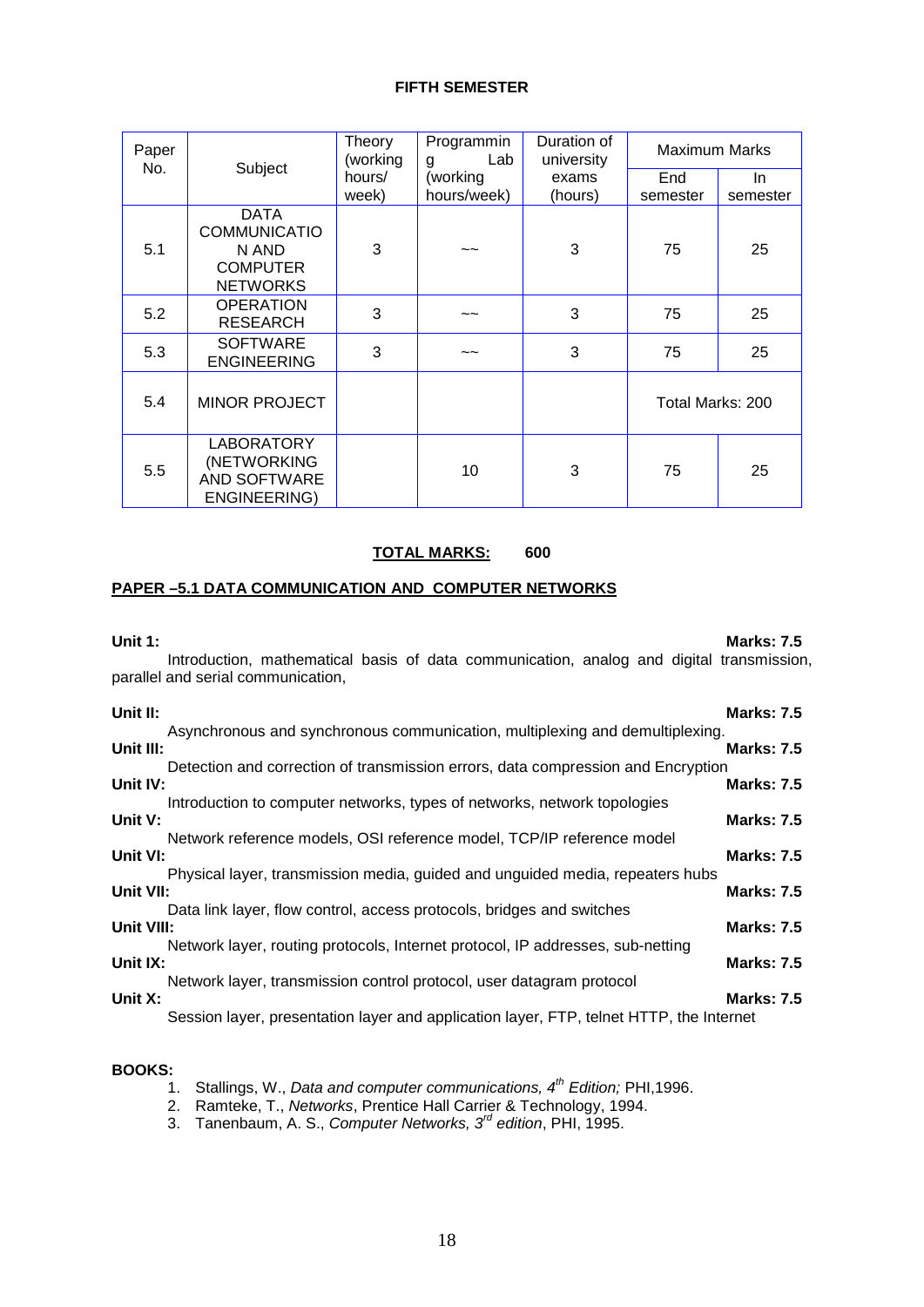### **Paper –5.2 OPERATION RESEARCH**

### **Unit – I: Model Formulation: Marks: 10**

Introduction, Structure and assumption of an Linear Programming problem (LP), General mathematical model of linear programming problem.

### Unit – II: Graphical solution method: **Marks: 15** Marks: 15

Introduction, Definitions, graphical solution method of an LP problem, multiple optimal solution, unbounded solution, infeasible solution.

### **Unit – III: Simplex method: Marks: 15**

Introduction, standard from of LP problem, simplex algorithm (maximisation case), Simple Algorithm (Minimization case), multiple optimal solution, Unbounded Solution **Unit – IV: Duality: Marks: 10**

Introduction, Formulation of dual linear problem, standard results on duality, advantage of duality.

### **Unit – V: Transportation problem: Marks: 15**

Introduction, Loops in transportation table and their properties, the transportation method, Linear programming formulation of the transportation problem, north west corner method for finding initial solution, Least cost method for finding initial solution. Vogel's approximation method for finding initial solution.

### **Unit – VI: Test of optimality: Marks: 10**

Dual of transportation model, economic interpolation of U S and V S, step of MODI method.

### **BOOKS:**

- 1. Sharma, J. K., *Operation Research Theory and Application*, MacMillan India Ltd. New Delhi, 1997.
- 2. Hadley, G., *Linear Programming*, Narosa Publishing House, New Delhi
- 3. Bronson, Richard, *Operation Research*, McGraw Hill

### **PAPER –5.3 SOFTWARE ENGINEERING**

### Unit I: Introduction to software engineering: National Communication of the Marks: 20

Concept of a software project, size factor, quality and productivity factor different phases of Software development life cycle.

**Unit II: Marks: 20 Software project management:** planning, scheduling, monitoring, controlling etc. requirement specifications

**Software design**: function oriented , object oriented approaches, user interfaces. **Software programming**: Structured coding techniques, coding styles, standard.

**Unit III: Marks: 20 Software verification and validation**: theoretical foundation, black box and white box approaches, integration and system testing

**Software reliability**: definition and concept of reliability, software faults, errors, repair and availability.

CASE studies

**BOOKS:** Jalote, P., *An Integrated approach to software engineering*, Narosa Publishing House, 1999.

### **REFERENCE BOOKS:**

- 1. Pressman, R. S., *Software Engineering: A practical Approach*; McGraw-Hill, 1997.
- 2. Humphery, W. S., *Managing software Procedures*, Addission-Wesley, 1989

### **PAPER – 5.4 MINOR PROJECT Total Marks: 200**

### **PAPER – 5.5 LABORATORY BASED ON NETWORKING AND SOFTWARE ENGINEERING**

| Unit I - Practical on Paper 5.1  | Marks: 45 |
|----------------------------------|-----------|
| Unit II - Practical on Paper 5.3 | Marks: 30 |

### **Unit IV: Marks: 15**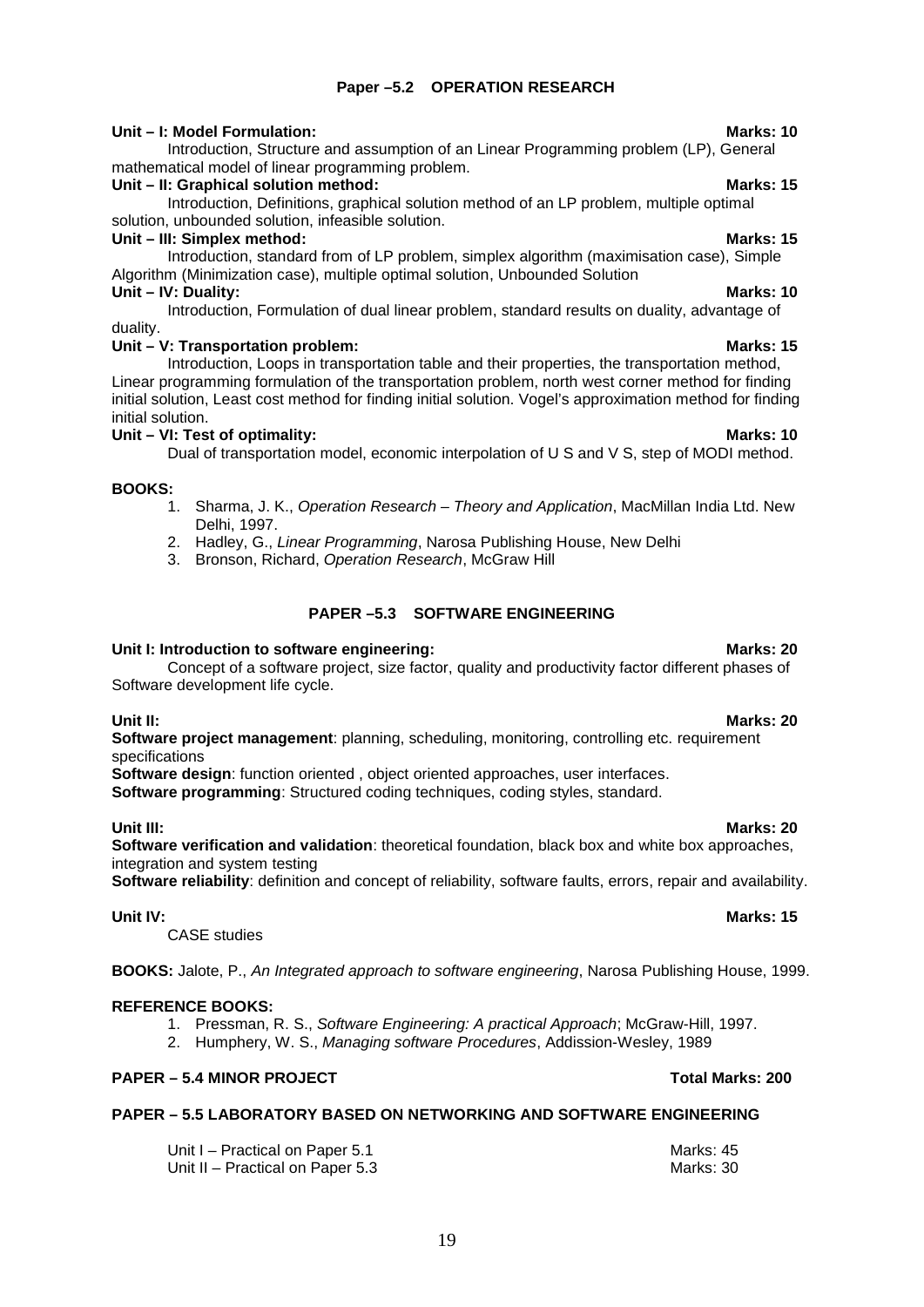#### **SIXTH SEMESTER**

| Paper<br>No. | Subject                                                     | Theory<br>(working | Programmin<br>Lab<br>g | Duration of<br>university | <b>Maximum Marks</b> |          |
|--------------|-------------------------------------------------------------|--------------------|------------------------|---------------------------|----------------------|----------|
|              |                                                             | hours/             | (working               | exams                     | End                  | In.      |
|              |                                                             | week)              | hours/week)            | (hours)                   | semester             | semester |
| 6.1          | <b>ETHICS IN</b><br><b>INFORMATION</b><br><b>TECHNOLOGY</b> | 3                  | $\sim$                 | 3                         | 75                   | 25       |
| 6.2          | <b>SYSTEM</b><br><b>SOFTWARE</b>                            | 3                  | $\sim$                 | 3                         | 75                   | 25       |
| 6.3          | <b>MAJOR PROJECT</b>                                        |                    |                        |                           | Total Marks: 300     |          |
| 6.4          | <b>LABORATORY</b><br>(SYSTEM<br>SOFTWARE)                   |                    |                        |                           | 75                   | 25       |

TOTAL MARKS: 600

#### **PAPER –6.1 ETHICS IN INFORMATION TECHNOLOGY**

#### **Unit I:**

Meaning of Ethics, objectives, nature and source of Ethics. Types of Ethics. Ethics vs. Morals and Values. Functions of Ethics.

#### **Unit II:**

Values, Norms, Beliefs, Moral Standards, Beliefs and their role, Morality, Moral standards, Beliefs and their role, Ethical *codes*.

#### **Unit III:**

Managing Ethics, Ethical Activities, Key Organisational and Program design, Factors Associated with Ethics Comptiance, Code of Ethics, Lows Enforcing Ethical Conduct.

#### **Unit IV:**

Ethical issues in IT, Security threats, Attacks on Computer Systems, Computer Viruses, Software packages, Computer Crime Prevention, Internet crime and Computer Abuse*,* Main Moral dimensions of our Information Society, Whistle Blowing.

#### **Unit V:**

Professional Ethics for IT, Code of Ethics, Conduct and practices, IEEE etc. Ethics at work place.

#### **BOOKS:**

- 1. Murthy, C. S. V.; *Business Ethics;* Himalya Publishing House, Delhi.
- 2. Suresh, Jayshree & Raghavan, B. S.; *Professional Ethics*; S. Chand & Company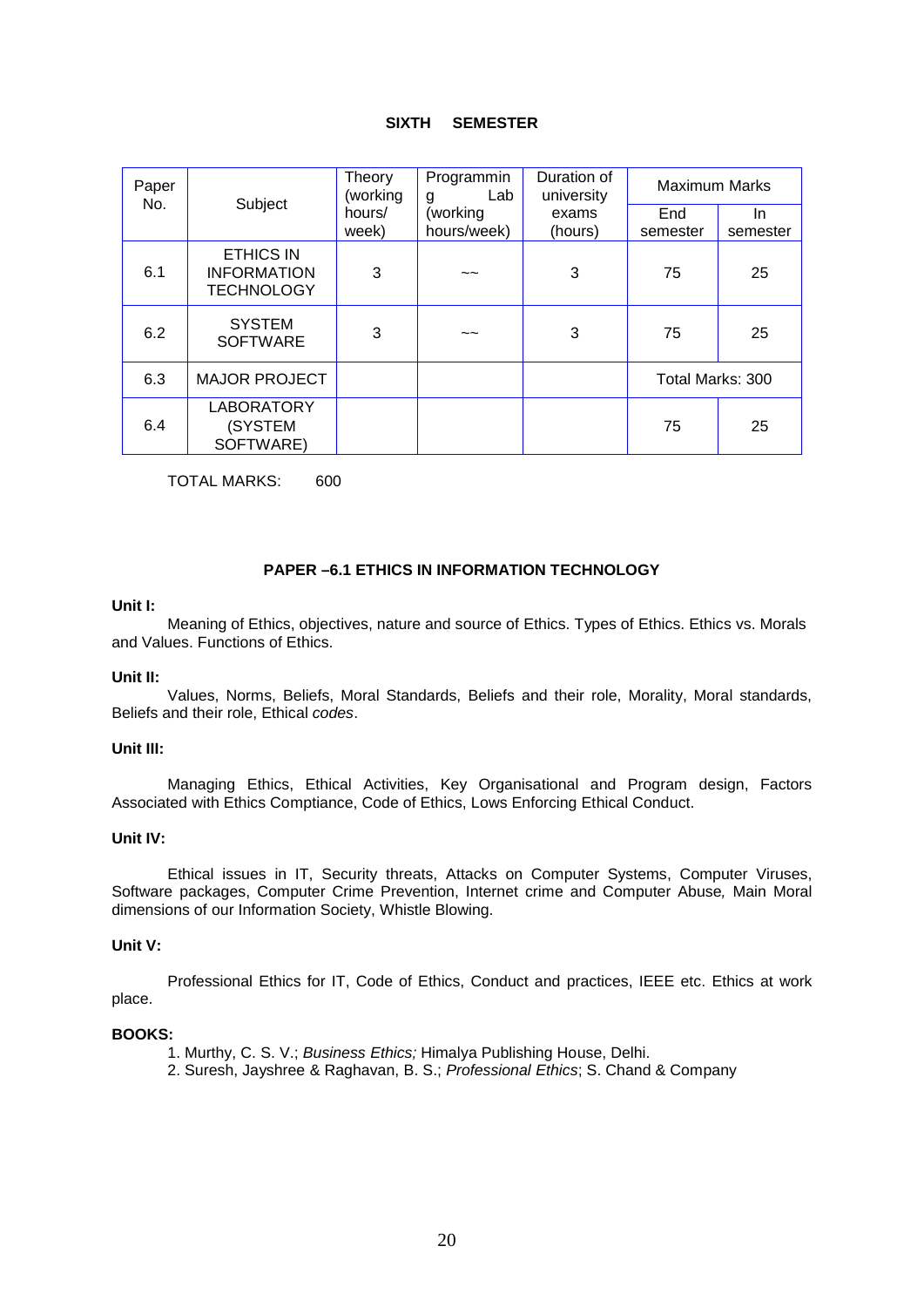#### **PAPER –6.2 SYSTEM SOFTWARE**

#### **Unit I: Overview: Marks: 15**

Definition and classification of system software.

#### **Unit II: Assembler: Marks: 20**

#### Assembly language, assembly process, assembler data structures, assembler macros and microprocessors.

### **Unit III: Linkers and loaders: Marks: 20**

#### Basic concepts, static and dynamic linking, shared libraries, loaders, overlays.

#### **Unit IV: Compilers: Marks: 20**

Introduction and phases of a compiler: Lexical Analysis, parsing & intermediate code generation

#### **BOOKS:**

- 1. Aho, Ullman, Sethi, *Compiler Design*,
- 2. Dhamdhere, *System Programming & Operating system*, Tata Mc Graw Hill

#### **PAPER – 6.3 MAJOR PROJECT**

Major Project **Marks: 300** 

#### **PAPER –6.4 LABORATORY BASED ON SYSTEM SOFTWARE**

Unit I – Practical on Paper 6.2 Marks: 75